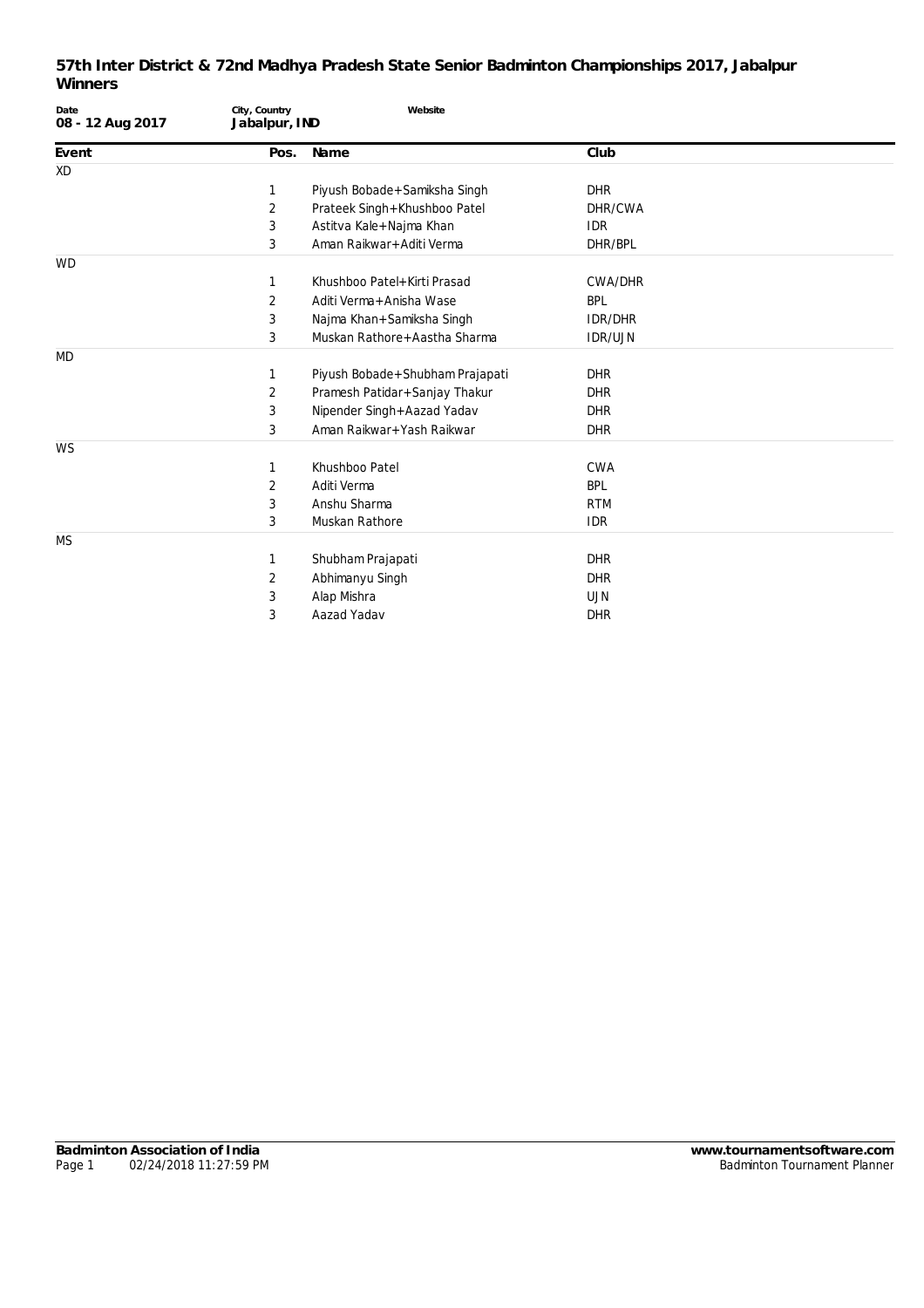# Team Event Mixed Team Senior Championship

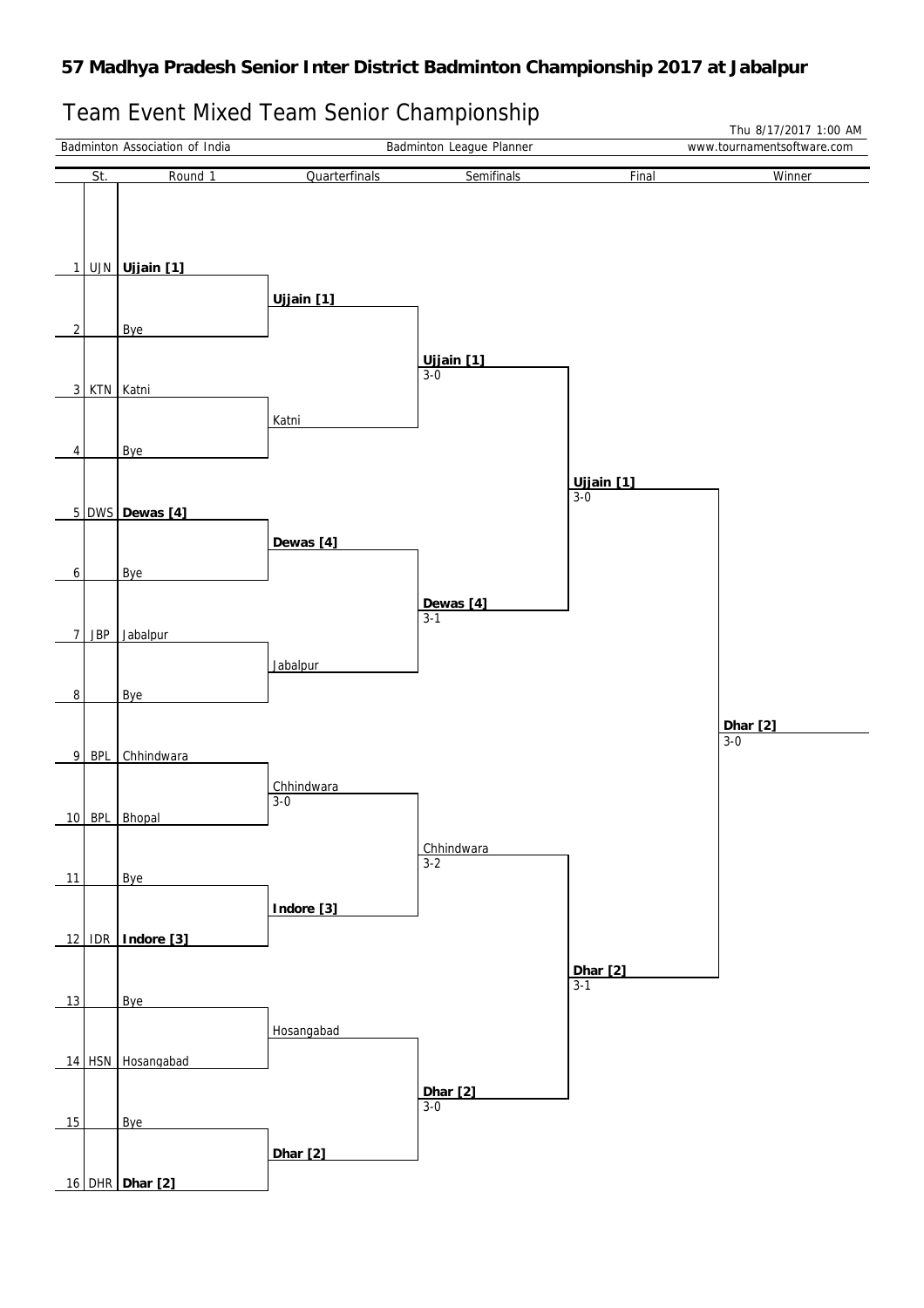# **57 Madhya Pradesh Senior Inter District Badminton Championship 2017 at Jabalpur**

| Date<br>08 - 09 Aug 2017 |                  | City, Country<br>Jabalpur, IND      | Website              |                                   |                   |        |
|--------------------------|------------------|-------------------------------------|----------------------|-----------------------------------|-------------------|--------|
| Court                    |                  | <b>Team Event Mixed Team Senior</b> |                      | $9:00 \text{ AM}$<br>Tue 8/8/2017 |                   |        |
|                          | Chhindwara       |                                     | - Bhopal             |                                   | $3 - 0$           |        |
| MS1                      | Lovel Khanduja   |                                     | - Rahul Rajak        |                                   | 21-16 29-27       | (0:28) |
| <b>WS</b>                | 2 Khushboo Patel |                                     | - Aditi Verma        |                                   | 21-14 21-13       | (0:35) |
| MD                       | 3 Apoory Agrey   |                                     | - Mayank Bhasin      |                                   | 18-21 21-16 21-16 | (0:46) |
|                          | Lovel Khanduja   |                                     | Rishabh Shukla       |                                   |                   |        |
| MS <sub>2</sub>          | 4 Apoory Agrey   |                                     | - Prakhar Banchhor   |                                   |                   |        |
| XD                       | 5 Atikesh Mehta  |                                     | - Vijay Kumar Namdeo |                                   |                   |        |
|                          | Khushboo Patel   |                                     | Anisha Wase          |                                   |                   |        |

| Court           |  |                          | Team Event Mixed Team Senior | $9:00$ AM    |             |        |
|-----------------|--|--------------------------|------------------------------|--------------|-------------|--------|
| $\mathcal{P}$   |  | Hosangabad<br>$-Dhar[2]$ |                              | Tue 8/8/2017 | $O - 3$     |        |
| MS1             |  | Yash Kulthe              | - Pramesh Patidar            |              | $3-21$ 7-21 | (0:18) |
| <b>WS</b>       |  | 2 Aashita Dubey          | - Samiksha Singh             |              | W.O.        |        |
| MD              |  | 3 Yash Kulthe            | - Shubham Prajapati          |              | 8-21 11-21  | (0:12) |
|                 |  | Chetan Singh             | Abhimanyu Singh              |              |             |        |
| MS <sub>2</sub> |  | 4 Chetan Singh           | - Piyush Bobade              |              |             |        |
| XD              |  | 5 Aashita Dubey          | - Abhimanyu Singh            |              |             |        |
|                 |  | Devendra Narware         | Samiksha Singh               |              |             |        |

| Court           |               |                                                 | <b>Team Event Mixed Team Senior</b> | $1:00 \, \text{PM}$ |             |        |
|-----------------|---------------|-------------------------------------------------|-------------------------------------|---------------------|-------------|--------|
|                 |               | Uijain[1]                                       | - Katni                             | Tue 8/8/2017        | $3-0$       |        |
| MS1             |               | Alap Mishra                                     | - Sujeet Mishra                     |                     | 21-13 21-12 | (0:20) |
| <b>WS</b>       |               | 2 Aastha Sharma                                 | - Sharmistha Tiwari                 |                     | 21-8 21-9   | (0:17) |
| <b>MD</b>       |               | 3 Akash Chauhan                                 | - Sujeet Mishra                     |                     | 21-12 21-17 | (0:25) |
|                 |               | Alap Mishra                                     | Akshay Yadav                        |                     |             |        |
| MS <sub>2</sub> |               | 4 Akash Chauhan                                 | - Kshitij Yadav                     |                     |             |        |
| XD              |               | 5 Jitendra Dagar<br>- Alok Kumar Juderaj Joseph |                                     |                     |             |        |
|                 | Aastha Sharma |                                                 | Sharmistha Tiwari                   |                     |             |        |

| Court           |  |                                  | <b>Team Event Mixed Team Senior</b> | $1:00$ PM    |                   |        |
|-----------------|--|----------------------------------|-------------------------------------|--------------|-------------------|--------|
|                 |  |                                  |                                     | Tue 8/8/2017 |                   |        |
| $\mathcal{P}$   |  | Dewas[4]                         | - Jabalpur                          |              | $3 - 1$           |        |
| MS1             |  | Robin Rajpal                     | - Ritik Chahil                      |              | 16-21 23-21 24-22 | (0:40) |
| <b>WS</b>       |  | Bhumika Verma                    | - Pranjali Suresh                   |              | 21-9 23-21        | (0:30) |
| <b>MD</b>       |  | 3 Aman Barod                     | - Prateek Kankane                   |              | 16-21 25-23 13-21 | (0:44) |
|                 |  | Yuvraj Verma                     | Mohit Prajapati                     |              |                   |        |
| MS <sub>2</sub> |  | 4 Shubham Malviya                | - S Siiddhant                       |              | 21-18 21-14       | (0:32) |
| XD              |  | 5 Robin Rajpal<br>- Ritik Chahil |                                     |              |                   |        |
|                 |  | Bhumika Verma                    | Sejal Verma                         |              |                   |        |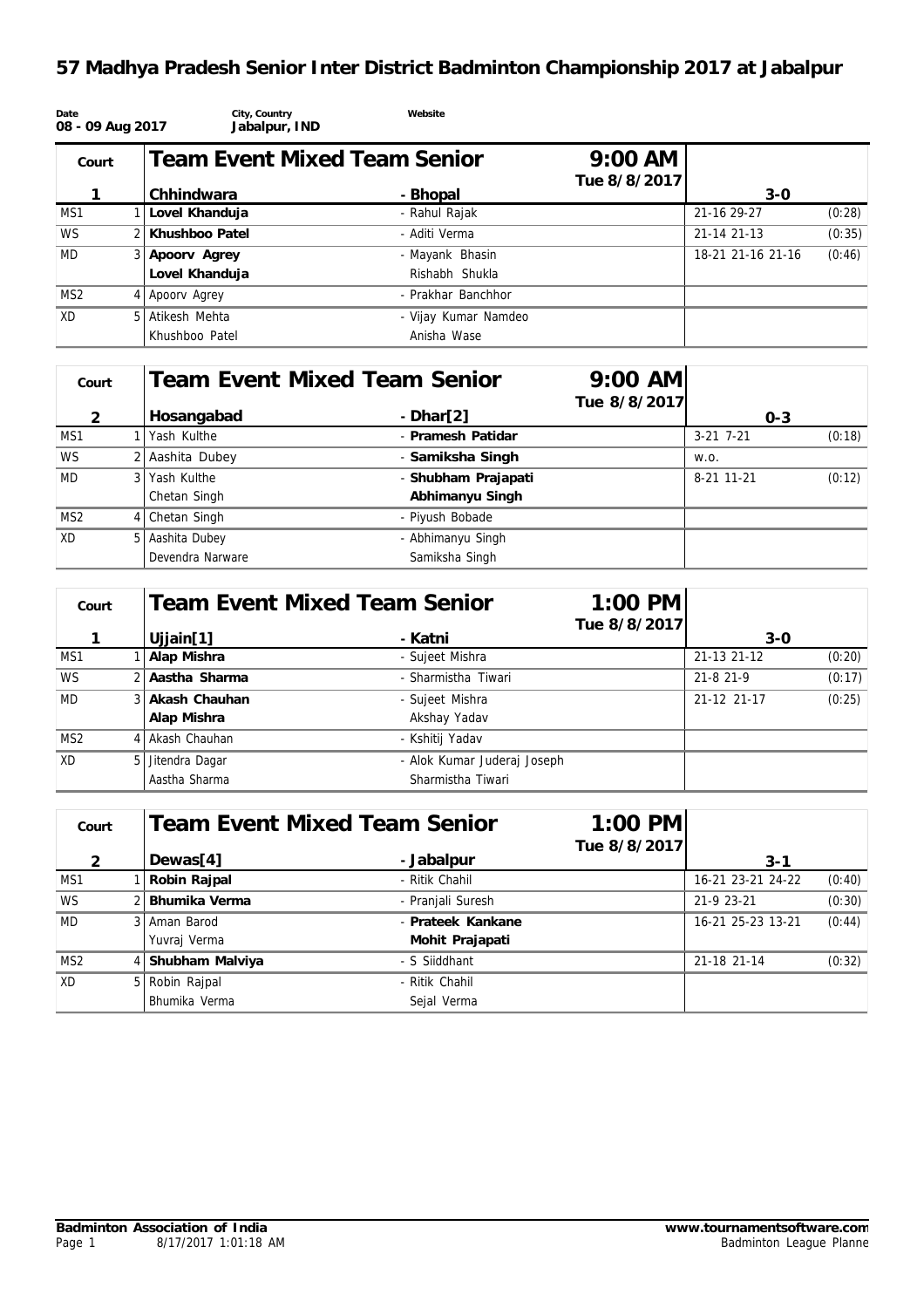# **57 Madhya Pradesh Senior Inter District Badminton Championship 2017 at Jabalpur**

| Date<br>08 - 09 Aug 2017 | City, Country<br>Jabalpur, IND      | Website              |                           |                   |        |
|--------------------------|-------------------------------------|----------------------|---------------------------|-------------------|--------|
| Court                    | <b>Team Event Mixed Team Senior</b> |                      | $1:00$ PM<br>Tue 8/8/2017 |                   |        |
| 3                        | Chhindwara                          | $-$ Indore[3]        |                           | $3 - 2$           |        |
| MS1                      | Apoory Agrey                        | - Aniket Pardeshi    |                           | 12-21 14-21       | (0:22) |
| <b>WS</b>                | 2 Khushboo Patel                    | - Najma Khan         |                           | 13-21 21-10 21-14 | (0:37) |
| <b>MD</b>                | 3 Apoorv Agrey                      | - Priyansh Kushwani  |                           | 15-21 21-12 17-21 | (0:40) |
|                          | Lovel Khanduja                      | Anas Mohammed Shaikh |                           |                   |        |
| MS <sub>2</sub>          | 4 Lovel Khanduja                    | - Aaryaman Goyal     |                           | 13-21 21-16 21-15 | (0:55) |
| <b>XD</b>                | 5 Atikesh Mehta                     | - Astitva Kale       |                           | 14-21 21-18 21-14 | (0:35) |
|                          | Khushboo Patel                      | Najma Khan           |                           |                   |        |

| Court           |                 | Team Event Mixed Team Senior | 5:00 PM      |             |        |
|-----------------|-----------------|------------------------------|--------------|-------------|--------|
|                 |                 |                              | Tue 8/8/2017 |             |        |
|                 | Ujjain[1]       | - Dewas[4]                   |              | $3-0$       |        |
| MS1             | Alap Mishra     | - Robin Raipal               |              | 21-17 21-14 | (0:24) |
| <b>WS</b>       | 2 Aastha Sharma | - Bhumika Verma              |              | 21-9 21-8   | (0:28) |
| MD              | 3 Akash Chauhan | - Aman Barod                 |              | 21-15 21-13 | (0:25) |
|                 | Alap Mishra     | Yuvraj Verma                 |              |             |        |
| MS <sub>2</sub> | 4 Akash Chauhan | - Shubham Malviya            |              |             |        |
| <b>XD</b>       | 5 Akash Chauhan | - Robin Rajpal               |              |             |        |
|                 | Jitendra Dagar  | Bhumika Verma                |              |             |        |

| Court           |                  | Team Event Mixed Team Senior | 5:00 PM      |             |        |
|-----------------|------------------|------------------------------|--------------|-------------|--------|
| $\mathcal{D}$   | Chhindwara       | $-Dhar[2]$                   | Tue 8/8/2017 | $1 - 3$     |        |
| MS1             | Lovel Khanduja   | - Abhimanyu Singh            |              | 12-21 17-21 | (0:24) |
| <b>WS</b>       | 2 Khushboo Patel | - Kirti Prasad               |              | 21-9 21-14  | (0:22) |
| <b>MD</b>       | 3 Apoorv Agrey   | - Piyush Bobade              |              | 14-21 16-21 | (0:24) |
|                 | Lovel Khanduja   | Prateek Singh                |              |             |        |
| MS <sub>2</sub> | 4 Apoory Agrey   | - Pramesh Patidar            |              | 11-21 15-21 | (0:22) |
| XD              | 5 Atikesh Mehta  | - Shubham Prajapati          |              |             |        |
|                 | Khushboo Patel   | Samiksha Singh               |              |             |        |

| Court           |  | Team Event Mixed Team Senior |                     | $9:00$ AM    |                 |        |
|-----------------|--|------------------------------|---------------------|--------------|-----------------|--------|
|                 |  | Ujjain[1]                    | $-Dhar[2]$          | Wed 8/9/2017 | $O - 3$         |        |
| MS1             |  | Akash Chauhan                | - Shubham Prajapati |              | 12-21 11-21     | (0:24) |
| <b>WS</b>       |  | 2 Aastha Sharma              | - Kirti Prasad      |              | 18-21 7-21      | (0:27) |
| <b>MD</b>       |  | 3 Akash Chauhan              | - Piyush Bobade     |              | 7-21 21-18 7-21 | (0:28) |
|                 |  | Alap Mishra                  | Shubham Prajapati   |              |                 |        |
| MS <sub>2</sub> |  | 4 Jitendra Dagar             |                     |              |                 |        |
| XD              |  | 5 Alap Mishra                |                     |              |                 |        |
|                 |  | Aastha Sharma                |                     |              |                 |        |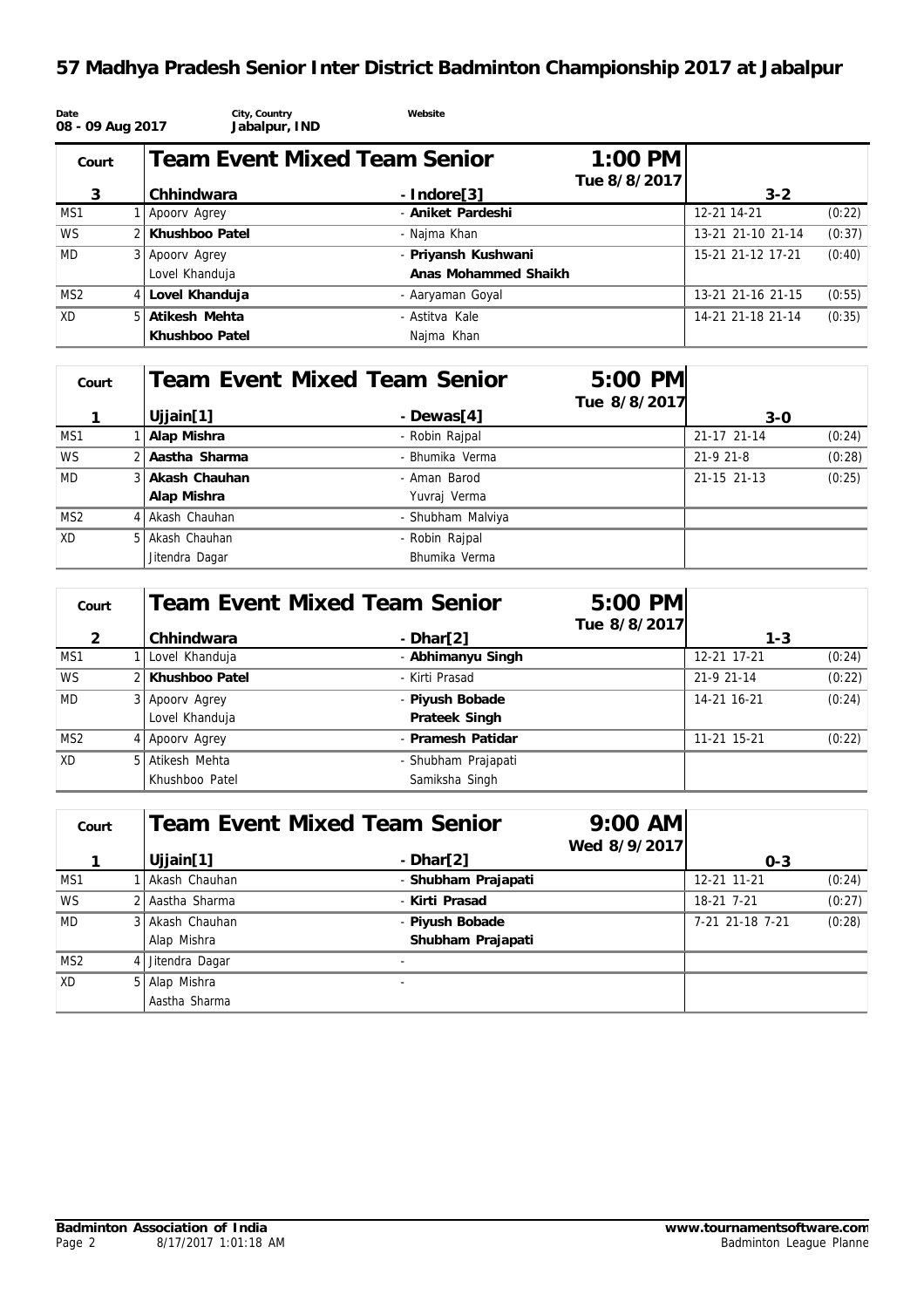**Date 08 - 12 Aug 2017 City, Country Jabalpur, IND Website** Printed: 8/17/2017 12:12:15 AM St. City Round 1 1 UJN Alap MISHRA [1]<br>
<u>2 Bye 1</u><br>
3 BPL Amit PATANKAR Bye<br>BPL Amit 3 BPL Amit PATANKAR<br>4 Bye 17 4 Bye 17<br>5 IDR Chirag Chirag CHOUHAN 6 Bye 33 7 SGR Naveen KASHYAP<br>8 Bye 49 8 Bye 49<br>9 CWA Apoorv 9 CWA Apoorv AGREY<br>10 Bye 65 **Bye 65** 11 RGH Samarth GUPTA<br>12 Bye 81 12 Bye 81<br>13 DHR Naksha Nakshatra BHAKAR 14 RSN Saroj REGMI<br>15 HSG Lokesh JAISV 15 HSG Lokesh JAISWAL<br>16 BPL Hitanshu AUSTIN **BPL** Hitanshu AUSTIN<br>DHR Y. RATHORE [1 17 DHR **Y. RATHORE [12]** 18 Bye 9<br>19 JBP Hrishal 19 JBP Hrishabh KHA NDELWAL<br>20 Bye 25 20 Bye 25<br>
21 DWS Robin F 21 DWS Robin RAJPAL<br>22 Bye 41 22 Bye 41<br>23 HSG Sumit B 23 HSG Sumit BARMIYA<br>
24 Bye 57<br>
25 BPL Anuarg RICHH Bye 57 25 BPL Anuarg RICHHARIYA<br>
26 Bye 73<br>
27 IDR Ayush PANDEY Bye 73 27 IDR Ayush PANDEY<br>28 Bye 89 28 Bye 89<br>29 KTN Kshitij 29 KTN Kshitij YADAV<br>30 CWA Siddharth SH CWA Siddharth SHARMA 31 DHR Arpit VERMA<br>
32 RWA Shivam PAR/<br>
33 DHR Amit RATH **RWA Shivam PARASTE**<br>DHR Amit RATHORI  $Amit$  **RATHORE** [5] 34 Bye 5<br>35 HSG Vaibha 35 HSG Vaibhav MISHRA<br>36 Bye 21 Bye 21<br>
UJN Ronit A 37 UJN Ronit ANJANA<br>38 Bye 37 38 Bye 37<br>39 IDR Aoi PA  $\begin{array}{|c|c|c|c|}\n\hline\n 39 & \text{IDR} & \text{Aoj PANDFY} \\
\hline\n 40 & \text{Bve 53}\n\end{array}$ 40 Bye 53<br>41 STN Divyan 41 STN Divyansh PANDEY<br>42 Bye 69 Bye 69<br>BPL Ravi R 43 BPL Ravi RAI 44 Bye 85<br>45 GWL Yogesh 45 GWL Yogesh GOUR<br>46 IDR A. SHAIKH A. SHAIKH 47 DWS Yuvraj VERMA<br>48 DHR Utkarsh DWIV 48 DHR Utkarsh DWIVEDI<br>49 RWA Sumit MISHRA 49 RWA **Sumit MISHRA [15]** 50 Bye 13<br>51 RTM Sumit K 51 RTM Sumit KATIYAR<br>52 Bye 29 52 Bye 29<br>53 RSN Pavitra 53 RSN Pavitra KADAM<br>54 Bye 45 54 Bye 45<br>55 BPL Mohit S 55 BPL Mohit SHAH<br>56 Bye 61 **Bye 61** 57 UJN Prabhat SIRSAT<br>58 Bye 77 58 Bye 77<br>59 BPI Divyan 59 BPL Divyansh SARATHE<br>60 CWA Akshay MAKKAD 60 CWA Akshay MAKKAD<br>61 SGR Vinavak TIWARI **SGR Vinayak TIWARI**<br>IDR Sonu Kumar SIN 62 IDR Sonu Kumar SINGH<br>63 JBP Pravesh NAVERIA **Pravesh NAVERIA** 64 DHR Nilesh CHOUDHARY Round 2 **Alap MISHRA [1]** #1: Amit PATANKAR #2: Chirag CHOUHAN #3: Naveen KASHYAP #4: Apoorv AGREY #5: Samarth GUPTA #6: Nakshatra BHAKAR  $#7.15-315-9$ Hitanshu AUSTIN #8: 15-5 15-7 **Y. RATHORE [12]**  $#9.$ Hrishabh KHA NDELWA L  $#10:$ Robin RAJPAL #11: Sumit BARMIYA #12: Anuarg RICHHARIYA #13: Ayush PANDEY #14: Kshitij YADAV  $#15: 15-915-13$ Shivam PARASTE  $#16: W.0.$ **Amit RATHORE [5]**  $#17:$ Vaibhav MISHRA  $#18$ Ronit ANJANA  $#19.$ Aoj PANDEY  $#20$ Divyansh PANDEY  $#21$ : Ravi RAI  $#22.$ Yogesh GOUR #23: 15-10 15-13 Yuvraj VERMA #24: 15-10 15-9 **Sumit MISHRA [15]** #25: Sumit KATIYAR #26: Pavitra KADAM #27: Mohit SHAH  $#28:$ Prabhat SIRSAT #29: Divyansh SARATHE #30: 15-10 15-10 Sonu Kumar SINGH  $#31: 15-6 15-7$ Pravesh NAVERIA #32: w.o. Round 3 **Alap MISHRA [1]** #129: 15-10 15-4 Chirag CHOUHAN #130: 15-14 15-5 Apoorv AGREY #131: 15-6 15-4 Nakshatra BHAKAR #132: 15-3 15-7 **Y. RATHORE [12]** #133: w.o. Robin RAJPAL #134: 15-8 15-9 Ayush PANDEY #135: 9-15 15-14 15-12 Kshitij YADAV #136: 15-3 15-4 **Amit RATHORE [5]** #137: 15-5 15-8 Aoj PANDEY #138: w.o. Ravi RAI  $#139: W.0.$ Yuvraj VERMA #140: 15-14 15-8 Sumit KATIYAR #141: 15-6 15-11 Pavitra KADAM #142: 15-13 15-8 Divyansh SARATHE  $#143: W.0.$ Sonu Kumar SINGH #144: 15-9 15-14 Round 4 **Alap MISHRA [1]** #193: 15-7 15-11 Apoorv AGREY #194: 12-15 15-7 15-12 **Y. RATHORE [12]** #195: 15-11 15-10 Kshitij YADAV #196: 15-12 15-8 **Amit RATHORE [5]** #197: 15-6 15-8 Yuvraj VERMA #198: 15-8 15-8 Sumit KATIYAR #199: 15-10 15-8 Divyansh SARATHE  $#200 \cdot 15.9 10.15 15.12$ Round 5 **Alap MISHRA [1]** #225: 15-2 15-8 **Y. RATHORE [12]** #226: 15-10 15-11 **Amit RATHORE [5]** #227: 15-8 15-5 Sumit KATIYAR  $#228: 15-13$  7-15 15-13 **# Seeded Players # Alternates Replacing Draw date/time:**

| #<br>Seeded Players |                     | # Alternates | Replacing | I Draw date/time:      |
|---------------------|---------------------|--------------|-----------|------------------------|
| Alap MISHRA         | Piyush VERMA<br>Q   |              |           | Last Direct Acceptance |
| 2 Aazad YADAV       | 10 Yash RAIKWAR     |              |           |                        |
| 3 Pivush BOBADE     | 11 Akash CHAUHAN    |              |           | Player representatives |
| Sanjay THAKUR       | 12 Yaman RATHORE    |              |           |                        |
| 5 Amit RATHORE      | 13 Pramesh PATIDAR  |              |           |                        |
| 6 Shubham PRAJAPATI | 14 Austen NATHANIEL |              |           | Signature              |
| Shishir DWIVEDI     | 15 Sumit MISHRA     |              |           |                        |
| 8 Aman RAIKWAR      | 16 Jitendra DAGAR   |              |           | Briiesh Dutt Gour      |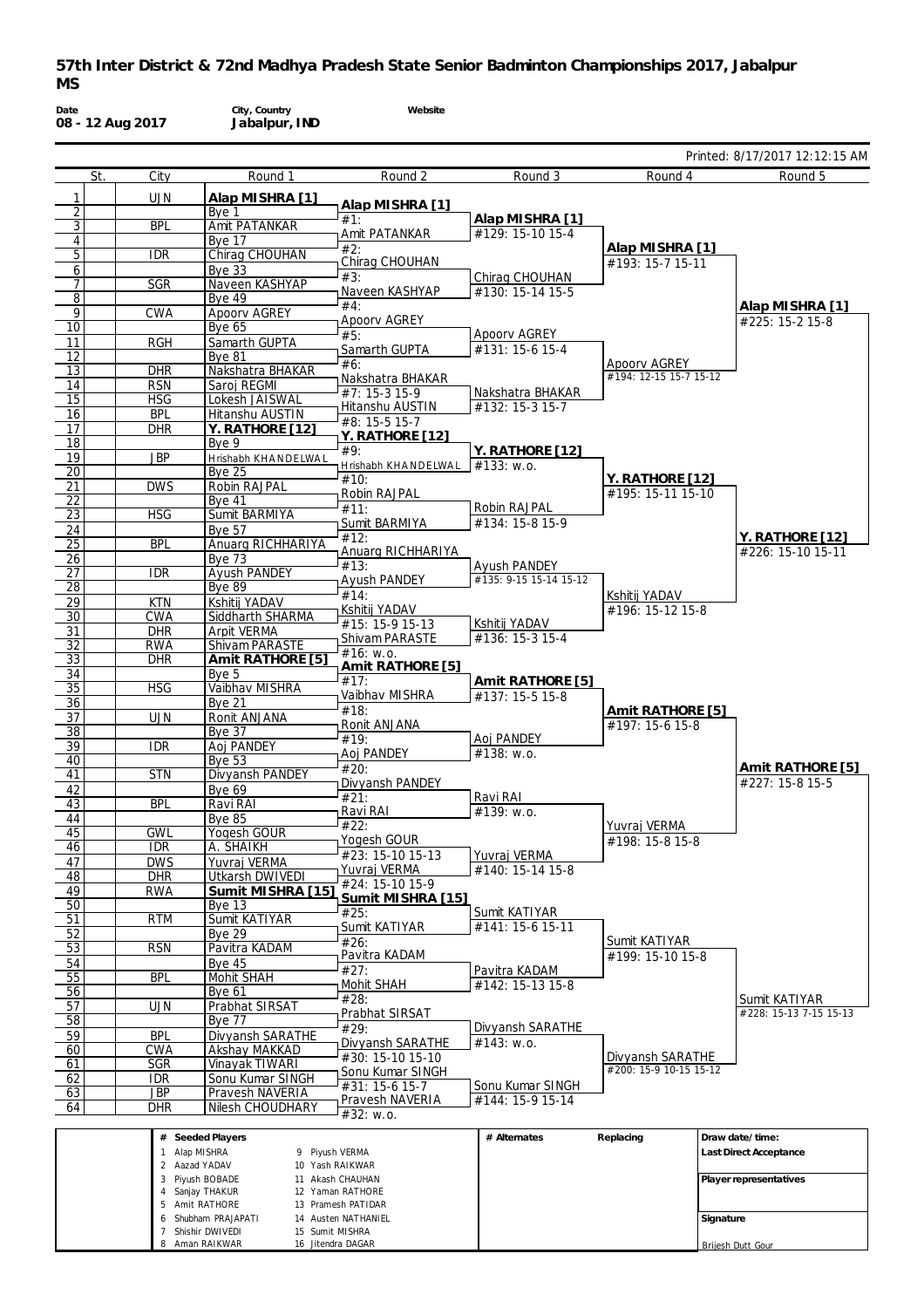**Website**

**Date 08 - 12 Aug 2017**

**City, Country Jabalpur, IND**

 Amit RATHORE Shubham PRAJAPATI Shishir DWIVEDI Aman RAIKWAR

 Pramesh PATIDAR Austen NATHANIEL Sumit MISHRA Jitendra DAGAR

|            |     |                                |                                                              |                                     |                                          |                                       | Printed: 8/17/2017 12:12:15 AM        |
|------------|-----|--------------------------------|--------------------------------------------------------------|-------------------------------------|------------------------------------------|---------------------------------------|---------------------------------------|
|            | St. | City                           | Round 1                                                      | Round 2                             | Round 3                                  | Round 4                               | Round 5                               |
| 65         |     | <b>DHR</b>                     | Sanjay THAKUR [4]                                            |                                     |                                          |                                       |                                       |
| 66         |     |                                | Bye 3                                                        | Sanjay THAKUR [4]<br>#33:           | Sanjay THAKUR [4]                        |                                       |                                       |
| 67         |     | <b>STN</b>                     | Jai SINGH                                                    | Jai SINGH                           | #145: 15-5 15-5                          |                                       |                                       |
| 68<br>69   |     | CWA                            | <b>Bye 19</b><br>Shantanu PANNASE                            | #34:                                |                                          | Sanjay THAKUR [4]                     |                                       |
| 70         |     |                                | <b>Bye 35</b>                                                | Shantanu PANNASE                    |                                          | #201: 15-10 15-7                      |                                       |
| 71         |     | <b>RGH</b>                     | Rajdeep GOHAL                                                | #35:                                | Rajdeep GOHAL                            |                                       |                                       |
| 72         |     |                                | Bye 51                                                       | Rajdeep GOHAL<br>#36:               | #146: 15-12 15-10                        |                                       |                                       |
| 73         |     | <b>RWA</b>                     | Anish SINGH                                                  | Anish SINGH                         |                                          |                                       | Sanjay THAKUR [4]<br>#229: 15-8 15-13 |
| 74         |     |                                | <b>Bye 67</b>                                                | #37:                                | Anish SINGH                              |                                       |                                       |
| 75<br>76   |     | <b>BPL</b>                     | Ravi AHIRWAR<br><b>Bye 83</b>                                | Ravi AHIRWAR                        | #147: 15-10 15-13                        |                                       |                                       |
| 77         |     | <b>JBP</b>                     | Rajendra GAUR                                                | #38:                                |                                          | Nipender SINGH                        |                                       |
| 78         |     | <b>DHR</b>                     | Nipender SINGH                                               | Nipender SINGH                      |                                          | #202: 15-7 15-7                       |                                       |
| 79         |     | <b>HSG</b>                     | Dhruv NAGU                                                   | #39: 15-11 15-8<br>Aaryaman GOYAL   | Nipender SINGH<br>#148: 10-15 15-8 15-10 |                                       |                                       |
| 80         |     | <b>IDR</b>                     | Aaryaman GOYAL                                               | #40: 15-3 15-2                      |                                          |                                       |                                       |
| 81         |     | <b>IDR</b>                     | A. NATHANIEL [14]                                            | A. NATHANIEL [14]                   |                                          |                                       |                                       |
| 82<br>83   |     | <b>UJN</b>                     | <b>Bye 11</b><br>Palash VYAS                                 | #41:                                | Palash VYAS                              |                                       |                                       |
| 84         |     |                                | <b>Bye 27</b>                                                | Palash VYAS                         | #149: 15-12 15-13                        |                                       |                                       |
| 85         |     | <b>BPL</b>                     | Rajat BANKEY                                                 | #42:                                |                                          | Palash VYAS<br>#203: 15-9 15-6        |                                       |
| 86         |     |                                | $Bye$ 43                                                     | Rajat BANKEY<br>#43:                | Shivansh GURJAR                          |                                       |                                       |
| 87         |     | <b>DTA</b>                     | Shivansh GURJAR                                              | Shivansh GURJAR                     | #150: 15-7 15-13                         |                                       |                                       |
| 88         |     | <b>SGR</b>                     | <b>Bye 59</b><br>Devanshu YADAV                              | #44:                                |                                          |                                       | Priyansh KUSHWANI                     |
| 89<br>90   |     |                                | <b>Bye 75</b>                                                | Devanshu YADAV                      |                                          |                                       | #230: 15-9 15-12                      |
| 91         |     | <b>HSG</b>                     | Arpit SONI                                                   | #45:                                | Priyansh KUSHWANI                        |                                       |                                       |
| 92         |     | <b>IDR</b>                     | Priyansh KUSHWANI                                            | Priyansh KUSHWANI<br>#46: 15-3 15-4 | #151: 15-3 15-10                         |                                       |                                       |
| 93         |     | <b>DWS</b>                     | Nirmal JATT                                                  | Mayank BHASIN                       |                                          | Priyansh KUSHWANI<br>#204: 15-10 15-3 |                                       |
| 94         |     | <b>BPL</b>                     | Mayank BHASIN                                                | #47: 15-5 15-6                      | Mayank BHASIN                            |                                       |                                       |
| 95         |     | <b>DHR</b>                     | Priyanshu RAJAWAT                                            | Sourabh DEBNATH                     | #152: 15-13 15-2                         |                                       |                                       |
| 96<br>97   |     | <b>RSN</b><br><b>DHR</b>       | Sourabh DEBNATH<br>S. PRAJAPATI [6]                          | #48: w.o.                           |                                          |                                       |                                       |
| 98         |     |                                | Bye 7                                                        | S. PRAJAPATI [6]                    |                                          |                                       |                                       |
| 99         |     | <b>BPL</b>                     | Aman SONI                                                    | #49:                                | S. PRAJAPATI [6]                         |                                       |                                       |
| 100        |     |                                | Bye $23$                                                     | Aman SONI<br>#50:                   | #153: 15-4 15-7                          | S. PRAJAPATI [6]                      |                                       |
| 101        |     | <b>JBP</b>                     | Akash SHRIVASTAVA                                            | Akash SHRIVASTAVA                   |                                          | #205: 15-8 15-12                      |                                       |
| 102<br>103 |     | <b>CWA</b>                     | <b>Bye 39</b><br>Adesh AGREY                                 | #51:                                | <b>Adesh AGREY</b>                       |                                       |                                       |
| 104        |     |                                | <b>Bye 55</b>                                                | <b>Adesh AGREY</b>                  | #154: 15-10 14-15 15-7                   |                                       |                                       |
| 105        |     | <b>IDR</b>                     | Ravindra BENAL                                               | #52:                                |                                          |                                       | S. PRAJAPATI [6]                      |
| 106        |     |                                | <b>Bye 71</b>                                                | Ravindra BENAL<br>#53:              | Anuj SACHDEV                             |                                       | #231: 15-8 15-12                      |
| 107        |     | SGR                            | Anuj SACHDEV                                                 | Anuj SACHDEV                        | #155: 15-13 15-9                         |                                       |                                       |
| 108        |     |                                | <b>Bye 87</b>                                                | #54:                                |                                          | Mayur CHOWHAN                         |                                       |
| 109<br>110 |     | <b>SHR</b><br>RWA              | Akshat JAIN                                                  | <b>Prashant CHATURVEDI</b>          |                                          | #206: 15-7 15-6                       |                                       |
| 111        |     | <b>DHR</b>                     | Prashant CHATURVEDI <sup>11</sup> 455: w.o.<br>Mayur CHOWHAN |                                     | Mayur CHOWHAN                            |                                       |                                       |
| 112        |     | <b>UJN</b>                     | Pawan PRAJAPATI                                              | Mayur CHOWHAN                       | #156: 15-5 15-9                          |                                       |                                       |
| 113        |     | <b>DHR</b>                     | P. PATIDAR [13]                                              | #56: 15-13 15-8<br>P. PATIDAR [13]  |                                          |                                       |                                       |
| 114        |     |                                | Bye $15$                                                     | #57:                                | $P.$ PATIDAR [13]                        |                                       |                                       |
| 115        |     | <b>UJN</b>                     | Arin YADAV                                                   | Arin YADAV                          | #157: w.o.                               |                                       |                                       |
| 116<br>117 |     | HSG                            | <b>Bve 31</b><br>Devendra NARWARE                            | #58:                                |                                          | <u>P. PATIDAR [13]</u>                |                                       |
| 118        |     |                                | <b>Bye 47</b>                                                | Devendra NARWARE                    |                                          | #207: 15-5 15-8                       |                                       |
| 119        |     | <b>BPL</b>                     | Divesh MALIK                                                 | #59:                                | Divesh MALIK                             |                                       |                                       |
| 120        |     |                                | Bye 63                                                       | Divesh MALIK<br>#60:                | #158: 15-6 15-6                          |                                       |                                       |
| 121        |     | <b>STN</b>                     | Kishore ROHRA                                                | Kishore ROHRA                       |                                          |                                       | P. PATIDAR [13]<br>#232: 15-11 15-6   |
| 122        |     |                                | <b>Bye 79</b>                                                | #61:                                | Neeraj GAIKWAD                           |                                       |                                       |
| 123<br>124 |     | <b>MOR</b><br><b>BPL</b>       | Hitendra MISHRA<br>Neeraj GAIKWAD                            | Neeraj GAIKWAD                      | #159: 15-13 14-15 15-12                  |                                       |                                       |
| 125        |     | <b>IDR</b>                     | Kanishq MISHRA                                               | #62: W.0.                           |                                          | <b>Prateek KANKANE</b>                |                                       |
| 126        |     | <b>RTM</b>                     | Abhishek PASWAN                                              | Kanishq MISHRA                      |                                          | #208: 15-4 15-7                       |                                       |
| 127        |     | <b>JBP</b>                     | Prateek KANKANE                                              | #63: 15-5 15-5                      | Prateek KANKANE                          |                                       |                                       |
| 128        |     | RWA                            | Vinayak SHARMA                                               | Prateek KANKANE<br>#64: w.o.        | #160: 15-13 15-9                         |                                       |                                       |
|            |     |                                |                                                              |                                     |                                          |                                       |                                       |
|            |     |                                | # Seeded Players                                             |                                     | # Alternates                             | Replacing                             | Draw date/time:                       |
|            |     | 1 Alap MISHRA<br>2 Aazad YADAV | 9 Piyush VERMA                                               | 10 Yash RAIKWAR                     |                                          |                                       | Last Direct Acceptance                |
|            |     |                                | 3 Piyush BOBADE                                              | 11 Akash CHAUHAN                    |                                          |                                       | Player representatives                |
|            |     |                                | 4 Sanjay THAKUR                                              | 12 Yaman RATHORE                    |                                          |                                       |                                       |

**Signature**

Brijesh Dutt Gour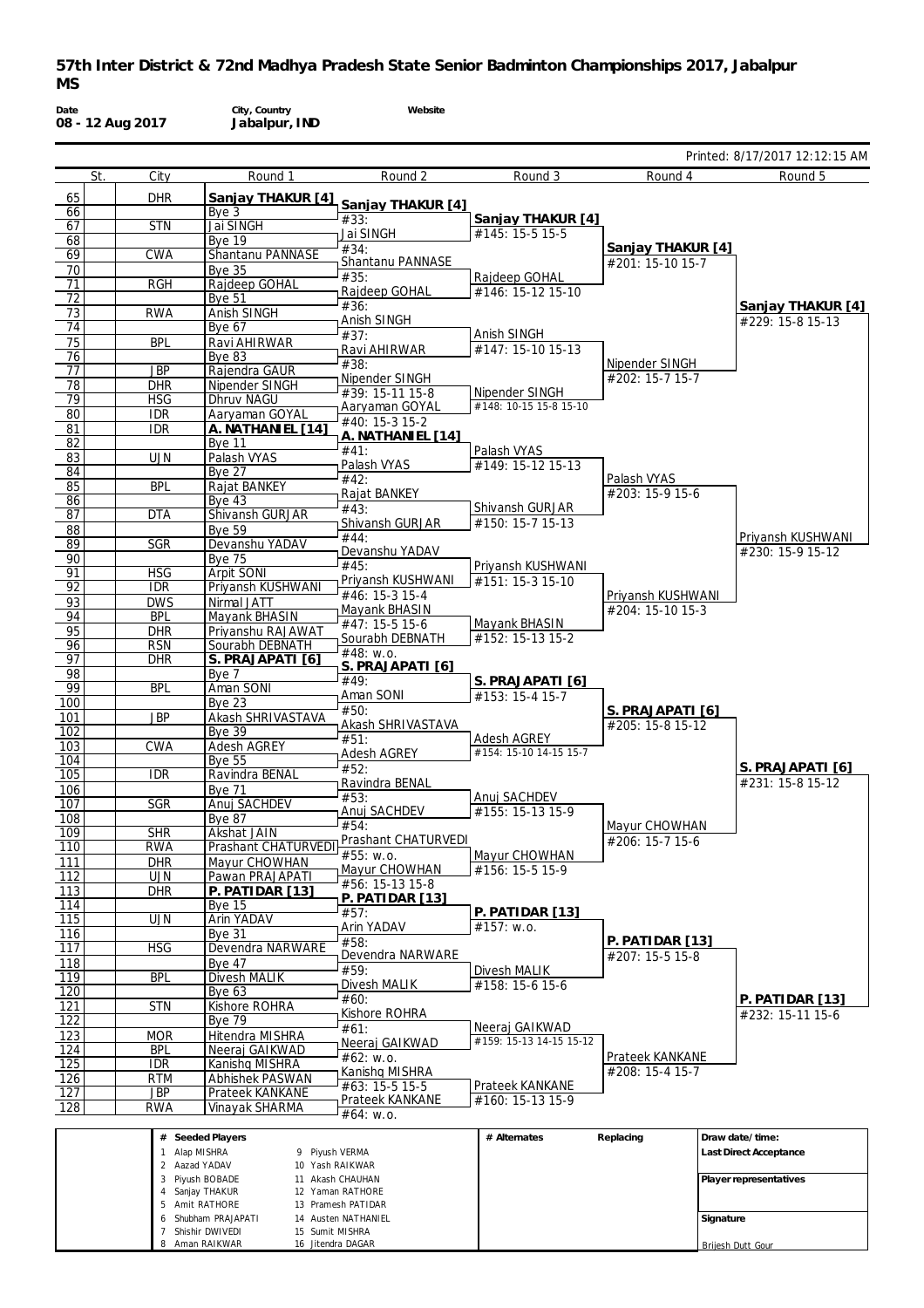**Website**

**Date 08 - 12 Aug 2017**

**City, Country Jabalpur, IND**

|                  |     |                          |                                        |                                         |                                            |                                         | Printed: 8/17/2017 12:12:15 AM |
|------------------|-----|--------------------------|----------------------------------------|-----------------------------------------|--------------------------------------------|-----------------------------------------|--------------------------------|
|                  | St. | City                     | Round 1                                | Round 2                                 | Round 3                                    | Round 4                                 | Round 5                        |
| 129              |     | <b>SHR</b>               | Prashant SHARMA                        |                                         |                                            |                                         |                                |
| 130              |     | <b>IDR</b>               | Nivesh AGRAWAL                         | Prashant SHARMA                         |                                            |                                         |                                |
| 131              |     | <b>RWA</b>               | Shubham PARASTE                        | #65: 15-10 15-7                         | Lovel KHANDUJA<br>#161: 15-0 15-3          |                                         |                                |
| 132              |     | CWA                      | Lovel KHANDUJA                         | Lovel KHANDUJA<br>#66: 14-15 15-10 15-9 |                                            | Lovel KHANDUJA                          |                                |
| 133              |     | <b>SGR</b>               | Vaibhav THAKUR                         | Vaibhav THAKUR                          |                                            | #209: 15-4 15-9                         |                                |
| 134              |     | <b>RSN</b>               | Sudhanshu RAJPUT                       | #67: w.o.                               | Vaibhav_THAKUR                             |                                         |                                |
| 135<br>136       |     | <b>BPL</b>               | <b>Bye 80</b><br><b>Akshat PRADHAN</b> | Akshat PRADHAN                          | #162: 15-8 15-9                            |                                         |                                |
| 137              |     |                          | <b>Bye 64</b>                          | #68:                                    |                                            |                                         | Yash RAIKWAR [10]              |
| 138              |     | <b>UJN</b>               | Aayansh YADAV                          | Aayansh YADAV                           |                                            |                                         | #233: 15-11 13-15 15-9         |
| 139              |     |                          | Bye 48                                 | #69:                                    | Lalit Kumar SINGH<br>#163: 15-7 14-15 15-5 |                                         |                                |
| 140              |     | <b>IDR</b>               | Lalit Kumar SINGH                      | Lalit Kumar SINGH<br>#70:               |                                            |                                         |                                |
| 141              |     |                          | <b>Bye 32</b>                          | Abhijeet RAJPOOT                        |                                            | Yash RA I KWA R [10]<br>#210: 15-7 15-5 |                                |
| 142              |     | <b>HSG</b>               | Abhijeet RAJPOOT                       | #71:                                    | Yash RAIKWAR [10]                          |                                         |                                |
| 143              |     |                          | <b>Bye 16</b>                          | Yash RAIKWAR [10]                       | #164: 15-5 15-6                            |                                         |                                |
| 144<br>145       |     | <b>DHR</b><br><b>DWS</b> | Yash RAIKWAR [10]<br>Akshay GUPTA      | #72:                                    |                                            |                                         |                                |
| 146              |     | <b>DHR</b>               | Aditya CHOUHAN                         | Aditya CHOUHAN                          |                                            |                                         |                                |
| 147              |     | <b>BPL</b>               | Jayant ALONE                           | #73: W.0.                               | Aditya CHOUHAN                             |                                         |                                |
| 148              |     | <b>IDR</b>               | Aditya BATRA                           | Jayant ALONE                            | #165: 15-6 15-8                            |                                         |                                |
| 149              |     |                          | Bye 88                                 | $#74$ : w.o.<br><b>Ritik CHAHIL</b>     |                                            | Aditya CHOUHAN<br>#211: 15-13 15-9      |                                |
| 150              |     | <b>JBP</b>               | <b>Ritik CHAHIL</b>                    | #75:                                    | <b>Ritik CHAHIL</b>                        |                                         |                                |
| 151              |     |                          | <b>Bye 72</b>                          | Avinash CHATURVEDI   #166: 15-5 15-2    |                                            |                                         |                                |
| 152              |     | <b>RWA</b>               | Avinash CHATURVEDI                     | #76:                                    |                                            |                                         | Aditya CHOUHAN                 |
| 153              |     |                          | <b>Bye 56</b>                          | Abhijeet SAHU                           |                                            |                                         | #234: 14-15 15-9 15-11         |
| 154<br>155       |     | <b>BPL</b>               | Abhijeet SAHU<br><b>Bye 40</b>         | #77:                                    | Yash KULTHE                                |                                         |                                |
| 156              |     | <b>HSG</b>               | Yash KULTHE                            | Yash KULTHE                             | #167: 15-13 15-11                          |                                         |                                |
| 157              |     |                          | <b>Bye 24</b>                          | #78:                                    |                                            | Shishir DWIVEDI [7]                     |                                |
| 158              |     | <b>DHR</b>               | Deepak VARMA                           | Deepak VARMA                            |                                            | #212: 15-10 15-4                        |                                |
| 159              |     |                          | Bye 8                                  | #79:<br>Shishir DWIVEDI [7]             | Shishir DWIVEDI [7]<br>#168: 15-7 15-7     |                                         |                                |
| 160              |     | <b>STN</b>               | Shishir DWIVEDI                        | #80:                                    |                                            |                                         |                                |
| 161              |     | <b>RWA</b>               | Sachin VERMA                           | Vijendra SINGH                          |                                            |                                         |                                |
| 162              |     | <b>BPL</b>               | Vijendra SINGH                         | #81: 15-3 15-7                          | Vijendra SINGH                             |                                         |                                |
| 163<br>164       |     | <b>DWS</b><br><b>JBP</b> | Arjun SINGH<br>Akash KHATRI            | Akash KHATRI                            | #169: 15-11 15-12                          |                                         |                                |
| 165              |     | <b>IDR</b>               | Sanyam GUPTA                           | #82: w.o.                               |                                            | Abhimanyu SINGH                         |                                |
| 166              |     | <b>DHR</b>               | Abhimanyu SINGH                        | Abhimanyu SINGH                         |                                            | #213: 15-10 15-7                        |                                |
| 167              |     |                          | <b>Bye 76</b>                          | #83: 15-5 15-3                          | Abhimanyu SINGH                            |                                         |                                |
| 168              |     | <b>HSG</b>               | Santosh RAJPOOT                        | Santosh RAJPOOT<br>#84:                 | #170: w.o.                                 |                                         | Abhimanyu SINGH                |
| 169              |     |                          | <b>Bye 60</b>                          | Akshat CHAWLA                           |                                            |                                         | #235: 15-10 15-6               |
| 170              |     | <b>CWA</b>               | Akshat CHAWLA                          | #85:                                    | Akshat CHAWLA                              |                                         |                                |
| 171              |     |                          | <b>Bye 44</b>                          | Aakash KATARIA                          | $#171:$ W.O.                               |                                         |                                |
| 172<br>173       |     | <b>IDR</b>               | Aakash KATARIA<br><b>Bye 28</b>        | #86:                                    |                                            | J. DAGAR [16]                           |                                |
| 174              |     | <b>BPL</b>               | Shubham NEMA                           | Shubham NEMA                            |                                            | #214: 15-10 15-4                        |                                |
| 175              |     |                          | <b>Bye 12</b>                          | #87:                                    | J. DAGAR [16]                              |                                         |                                |
| 176              |     | <b>UJN</b>               | <b>J. DAGAR [16]</b>                   | J. DAGAR [16]                           | #172: 15-3 15-11                           |                                         |                                |
| 177              |     | <b>IDR</b>               | Rinshul AGRAWAL                        | #88:<br>Krishna Kant DUBEY              |                                            |                                         |                                |
| $\overline{178}$ |     | <b>GWL</b>               | Krishna Kant DUBEY                     | #89: 15-5 15-5                          | Krishna Kant DUBEY                         |                                         |                                |
| $\overline{179}$ |     | <b>JBP</b>               | <b>Anugrah CHOUBEY</b>                 | Yashovardhan SINGH                      | #173: 15-11 15-5                           |                                         |                                |
| 180              |     | <b>STN</b>               | Yashovardhan SINGH                     | #90: 15-13 15-14                        |                                            | Krishna Kant DUBEY                      |                                |
| 181<br>182       |     | <b>KTN</b>               | <b>Bye 84</b><br>A. JOSEPH             | A. JOSEPH                               |                                            | #215: 13-15 15-14 15-13                 |                                |
| 183              |     |                          | Bye 68                                 | #91:                                    | A. JOSEPH                                  |                                         |                                |
| 184              |     | RGH                      | Pawan Kumar PURI                       | Pawan Kumar PURI                        | #174: 15-13 15-7                           |                                         |                                |
| 185              |     |                          | <b>Bye 52</b>                          | #92:                                    |                                            |                                         | Piyush BOBADE [3]              |
| 186              |     | <b>BPL</b>               | <b>Ashok KUMAR</b>                     | <b>Ashok KUMAR</b><br>#93:              | Abhishek GURJAR                            |                                         | #236: 15-14 15-6               |
| 187              |     |                          | <b>Bye 36</b>                          | Abhishek GURJAR                         | #175: 15-11 14-15 15-13                    |                                         |                                |
| 188              |     | <b>RTM</b>               | Abhishek GURJAR                        | #94:                                    |                                            | Piyush BOBADE [3]                       |                                |
| 189              |     |                          | <b>Bye 20</b>                          | Aaditya Singh KURMI                     |                                            | #216: 15-7 15-6                         |                                |
| 190              |     | SGR                      | Aaditya Singh KURMI                    | #95:                                    | Piyush BOBADE [3]                          |                                         |                                |
| 191<br>192       |     | <b>DHR</b>               | Bye 4<br>Piyush BOBADE [3]             | Piyush BOBADE [3]                       | #176: 15-10 15-7                           |                                         |                                |
|                  |     |                          |                                        | #96:                                    |                                            |                                         |                                |
|                  |     |                          | # Seeded Players                       |                                         | # Alternates                               | Replacing                               | Draw date/time:                |
|                  |     | 1 Alan MISHRA            | 9 Pivush VERMA                         |                                         |                                            |                                         | Last Direct Accentance         |

| Seeded Players<br># |                     | # Alternates | Replacing | I Draw date/time:      |
|---------------------|---------------------|--------------|-----------|------------------------|
| Alap MISHRA         | 9 Piyush VERMA      |              |           | Last Direct Acceptance |
| 2 Aazad YADAV       | 10 Yash RAIKWAR     |              |           |                        |
| Piyush BOBADE<br>3  | 11 Akash CHAUHAN    |              |           | Player representatives |
| Sanjay THAKUR<br>4  | 12 Yaman RATHORE    |              |           |                        |
| Amit RATHORE<br>b.  | 13 Pramesh PATIDAR  |              |           |                        |
| 6 Shubham PRAJAPATI | 14 Austen NATHANIEL |              |           | Signature              |
| Shishir DWIVEDI     | 15 Sumit MISHRA     |              |           |                        |
| Aman RAIKWAR        | 16 Jitendra DAGAR   |              |           | Briiesh Dutt Gour      |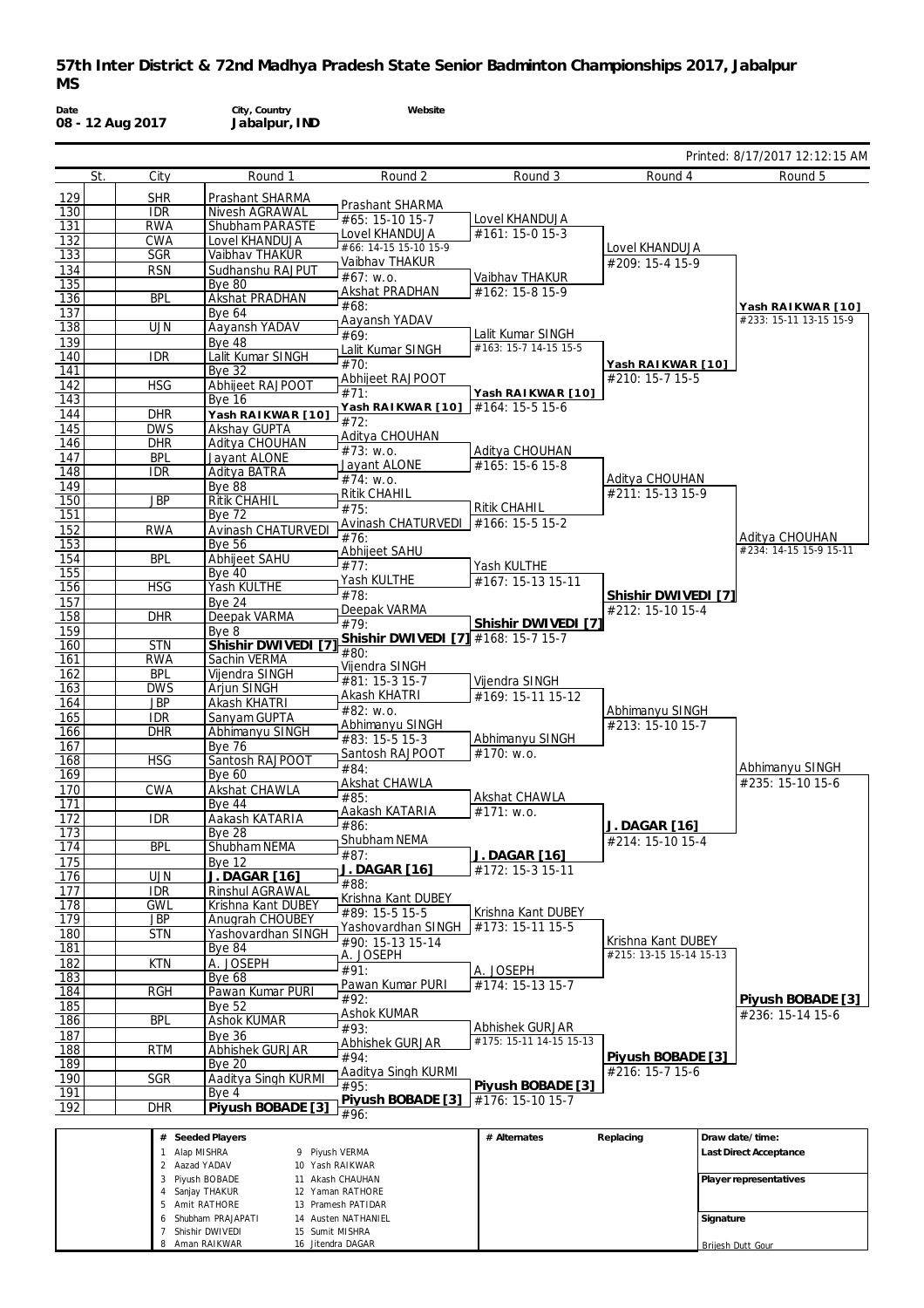**Website**

**Date 08 - 12 Aug 2017**

255 Bye 2<br>256 DHR Aaza

256 DHR **Aazad YADAV [2]**

 $\frac{1}{14128}$ 

**Aazad YADAV [2]**

**City, Country Jabalpur, IND**

|                  |                          |                                  |                                   |                        |                                         | Printed: 8/17/2017 12:12:15 AM              |
|------------------|--------------------------|----------------------------------|-----------------------------------|------------------------|-----------------------------------------|---------------------------------------------|
| St.              | City                     | Round 1                          | Round 2                           | Round 3                | Round 4                                 | Round 5                                     |
| 193              | <b>KTN</b>               | Yash AGRAWAL                     |                                   |                        |                                         |                                             |
| 194              | <b>JBP</b>               | Jayesh VERMA                     | Yash AGRAWAL<br>#97: 15-8 15-11   | Kalpesh PRAJAPAT       |                                         |                                             |
| 195              | <b>IDR</b>               | Kalpesh PRAJAPAT                 | <b>Kalpesh PRAJAPAT</b>           | #177: 15-10 15-13      |                                         |                                             |
| 196              | <b>CWA</b>               | <b>Ratnesh DUBEY</b>             | #98: w.o.                         |                        | Saksham RAJPAL                          |                                             |
| 197              | <b>DTA</b>               | Saksham RAJPAL                   | Saksham RAJPAL                    |                        | #217: 15-8 15-5                         |                                             |
| 198<br>199       | <b>DHR</b>               | Kuber VARMA                      | #99: w.o.                         | Saksham RAJPAL         |                                         |                                             |
| 200              | <b>BPL</b>               | <b>Bye 78</b><br>Rahul RAJAK     | Rahul RAJAK                       | #178: 15-8 10-15 15-10 |                                         |                                             |
| 201              |                          | <b>Bye 62</b>                    | #100:                             |                        |                                         | A. CHAUHAN [11]                             |
| 202              | <b>RWA</b>               | Jai PANDEY                       | Jai PANDEY                        |                        |                                         | #237: 15-12 14-15 15-11                     |
| 203              |                          | <b>Bye 46</b>                    | #101:                             | Chirag KHAN            |                                         |                                             |
| 204              | <b>BPL</b>               | Chirag KHAN                      | Chirag KHAN<br>#102:              | #179: 15-14 15-10      |                                         |                                             |
| 205              |                          | <b>Bye 30</b>                    | Astitva KALE                      |                        | A. CHAUHAN [11]<br>#218: 15-9 15-8      |                                             |
| 206              | <b>IDR</b>               | Astitva KALE                     | #103:                             | A. CHAUHAN [11]        |                                         |                                             |
| 207              |                          | Bye 14                           | A. CHAUHAN [11]                   | #180: 15-4 15-12       |                                         |                                             |
| 208              | <b>UJN</b>               | A. CHAUHAN [11]                  | #104:                             |                        |                                         |                                             |
| 209<br>210       | <b>UJN</b><br><b>DWS</b> | Vaibhav YADAV<br>Shubham MALVIYA | Shubham MALVIYA                   |                        |                                         |                                             |
| <u>211</u>       | <b>DHR</b>               | Nagendra CHAWDA                  | #105: 15-7 15-7                   | Aniket PARDESHI        |                                         |                                             |
| 212              | <b>IDR</b>               | Aniket PARDESHI                  | <b>Aniket PARDESHI</b>            | #181: 15-9 15-13       |                                         |                                             |
| 213              |                          | <b>Bye 86</b>                    | $#106$ : w.o.                     |                        | Aniket PARDESHI                         |                                             |
| 214              | <b>STN</b>               | Harshvardhan SINGH               | Harshvardhan SINGH                |                        | #219: 15-14 15-6                        |                                             |
| 215              |                          | <b>Bye 70</b>                    | #107:                             | <b>Hilal JAFRI</b>     |                                         |                                             |
| 216              | <b>BPL</b>               | Hilal JAFRI                      | <b>Hilal JAFRI</b>                | #182: w.o.             |                                         |                                             |
| 217              |                          | <b>Bye 54</b>                    | #108:<br>A. SHRIVASTAVA           |                        |                                         | Aman RAIKWAR [8]<br>#238: 11-15 15-10 15-12 |
| 218              | <b>SGR</b>               | A. SHRIVASTAVA                   | #109:                             | Anuj TIWARI            |                                         |                                             |
| $\overline{219}$ |                          | <b>Bye 38</b>                    | Anuj TIWARI                       | #183: 15-11 15-8       |                                         |                                             |
| 220              | <b>RSN</b>               | Anuj TIWARI                      | #110:                             |                        | Aman RAIKWAR [8]                        |                                             |
| 221              | <b>HSG</b>               | <b>Bye 22</b><br>Chetan SINGH    | Chetan SINGH                      |                        | #220: 15-4 15-6                         |                                             |
| 222<br>223       |                          | Bye 6                            | #111:                             | Aman RAIKWAR [8]       |                                         |                                             |
| 224              | <b>DHR</b>               | Aman RAIKWAR [8]                 | Aman RAIKWAR [8] #184: 15-9 15-10 |                        |                                         |                                             |
| 225              | <b>DHR</b>               | Ayush KANUNGO                    | #112:                             |                        |                                         |                                             |
| 226              | <b>SHR</b>               | Himanshu MUKATI                  | Ayush KANUNGO                     |                        |                                         |                                             |
| 227              | <b>BPL</b>               | Amit SINGH                       | #113: 15-8 6-15 15-8              | Ayush KANUNGO          |                                         |                                             |
| 228              | <b>HSG</b>               | <b>Akshat PILLEY</b>             | Amit SINGH<br>#114: 15-8 15-2     | #185: 15-9 15-13       |                                         |                                             |
| 229              | <b>JBP</b>               | Nitendra Singh THAKUR            | Shivashish RATHORE                |                        | Ayush KANUNGO<br>#221: 12-15 15-9 15-12 |                                             |
| 230              | <b>IDR</b>               | Shivashish RATHORE               | #115: 15-4 15-7                   | Shivashish RATHORE     |                                         |                                             |
| 231              |                          | <b>Bye 74</b>                    | Shubham DUBEY                     | #186: 15-5 15-13       |                                         |                                             |
| 232              | <b>RWA</b>               | Shubham DUBEY<br><b>Bye 58</b>   | #116:                             |                        |                                         | Piyush VERMA [9]                            |
| 233<br>234       | <b>CWA</b>               | Atikesh MEHTA                    | <b>Atikesh MEHTA</b>              |                        |                                         | #239: 15-10 15-8                            |
| 235              |                          | <b>Bye 42</b>                    | #117:                             | Jayant SISODIYA        |                                         |                                             |
| 236              | <b>DHR</b>               | Jayant SISODIYA                  | Jayant SISODIYA                   | #187: 15-11 15-13      |                                         |                                             |
| 237              |                          | <b>Bye 26</b>                    | #118:                             |                        | Piyush VERMA [9]                        |                                             |
| 238              | <b>UJN</b>               | Gaurav RAI                       | ⊣ Gaurav RAI                      |                        | #222: 10-15 15-10 15-10                 |                                             |
| 239              |                          | <b>Bye 10</b>                    | #119:<br>Piyush VERMA [9]         | Piyush VERMA [9]       |                                         |                                             |
| 240              | <b>BPL</b>               | Piyush VERMA [9]                 | #120:                             | #188: 15-8 15-9        |                                         |                                             |
| 241              | <b>IDR</b>               | Anshul AGARWAL                   | <b>Anshul AGARWAL</b>             |                        |                                         |                                             |
| 242              | <b>MOR</b>               | Yash RAJPUT                      | #121: w.o.                        | Anshul AGARWAL         |                                         |                                             |
| 243              | <b>DWS</b>               | Aman BAROD                       | Prakhar BANCHHOR                  | #189: 15-8 15-8        |                                         |                                             |
| 244              | <b>BPL</b>               | Prakhar BANCHHOR                 | #122: 14-15 15-10 15-5            |                        | Anshul AGARWAL                          |                                             |
| 245<br>246       | <b>SGR</b>               | <b>Bye 82</b><br>Raman CHOURASIA | Raman CHOURASIA                   |                        | #223: 15-6 15-6                         |                                             |
| 247              |                          | <b>Bve 66</b>                    | #123:                             | Raman CHOURASIA        |                                         |                                             |
| 248              | <b>HSG</b>               | Satyam RAJPOOT                   | Satyam RAJPOOT                    | #190: w.o.             |                                         |                                             |
| 249              |                          | Bye 50                           | #124:                             |                        |                                         | Aazad YADAV [2]                             |
| 250              | <b>KGN</b>               | Dhruv CHANDANI                   | Dhruv CHANDANI                    |                        |                                         | #240: 15-9 15-8                             |
| 251              |                          | Bye 34                           | #125:                             | Mohit PRAJAPATI        |                                         |                                             |
| 252              | <b>JBP</b>               | Mohit PRAJAPATI                  | Mohit PRAJAPATI                   | #191: w.o.             |                                         |                                             |
| 253              |                          | Bye 18                           | #126:                             |                        | Aazad YADAV [2]                         |                                             |
| 254              | <b>RGH</b>               | Prakhar VYAS                     | Prakhar VYAS<br>#127:             | Aazad YADAV [2]        | #224: 15-9 15-6                         |                                             |
| 255              |                          | Bye 2                            | LC1 VANAY hssali                  | #102.15.1015.3         |                                         |                                             |

| # Seeded Players    |                     | # Alternates | Replacing | Draw date/time:        |
|---------------------|---------------------|--------------|-----------|------------------------|
| Alap MISHRA         | 9 Piyush VERMA      |              |           | Last Direct Acceptance |
| Aazad YADAV         | 10 Yash RAIKWAR     |              |           |                        |
| 3 Piyush BOBADE     | 11 Akash CHAUHAN    |              |           | Player representatives |
| Sanjay THAKUR       | 12 Yaman RATHORE    |              |           |                        |
| Amit RATHORE        | 13 Pramesh PATIDAR  |              |           |                        |
| 6 Shubham PRAJAPATI | 14 Austen NATHANIEL |              |           | Signature              |
| Shishir DWIVEDI     | 15 Sumit MISHRA     |              |           |                        |
| Aman RAIKWAR        | 16 Jitendra DAGAR   |              |           | Brijesh Dutt Gour      |

**Aazad YADAV [2]** #192: 15-10 15-3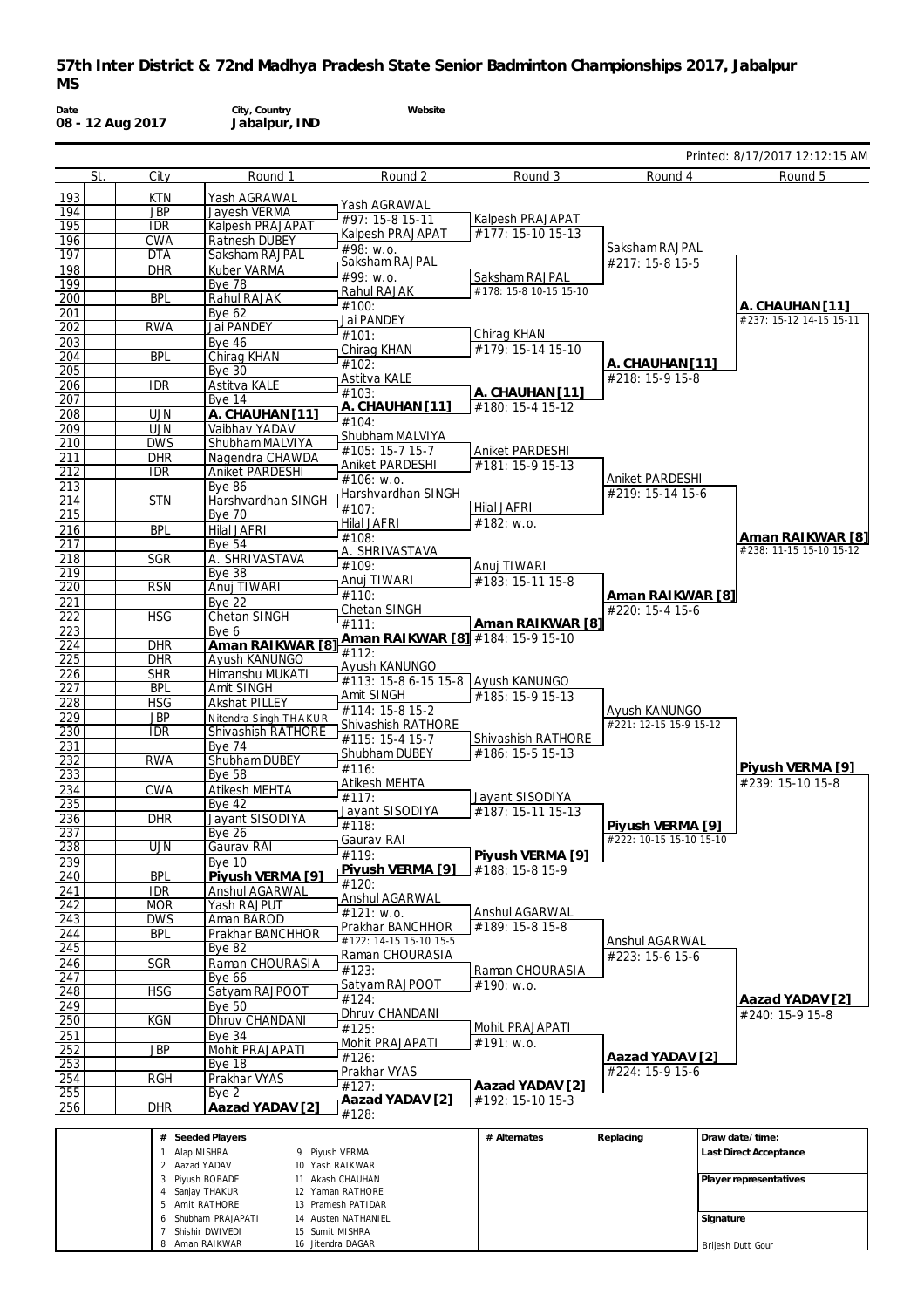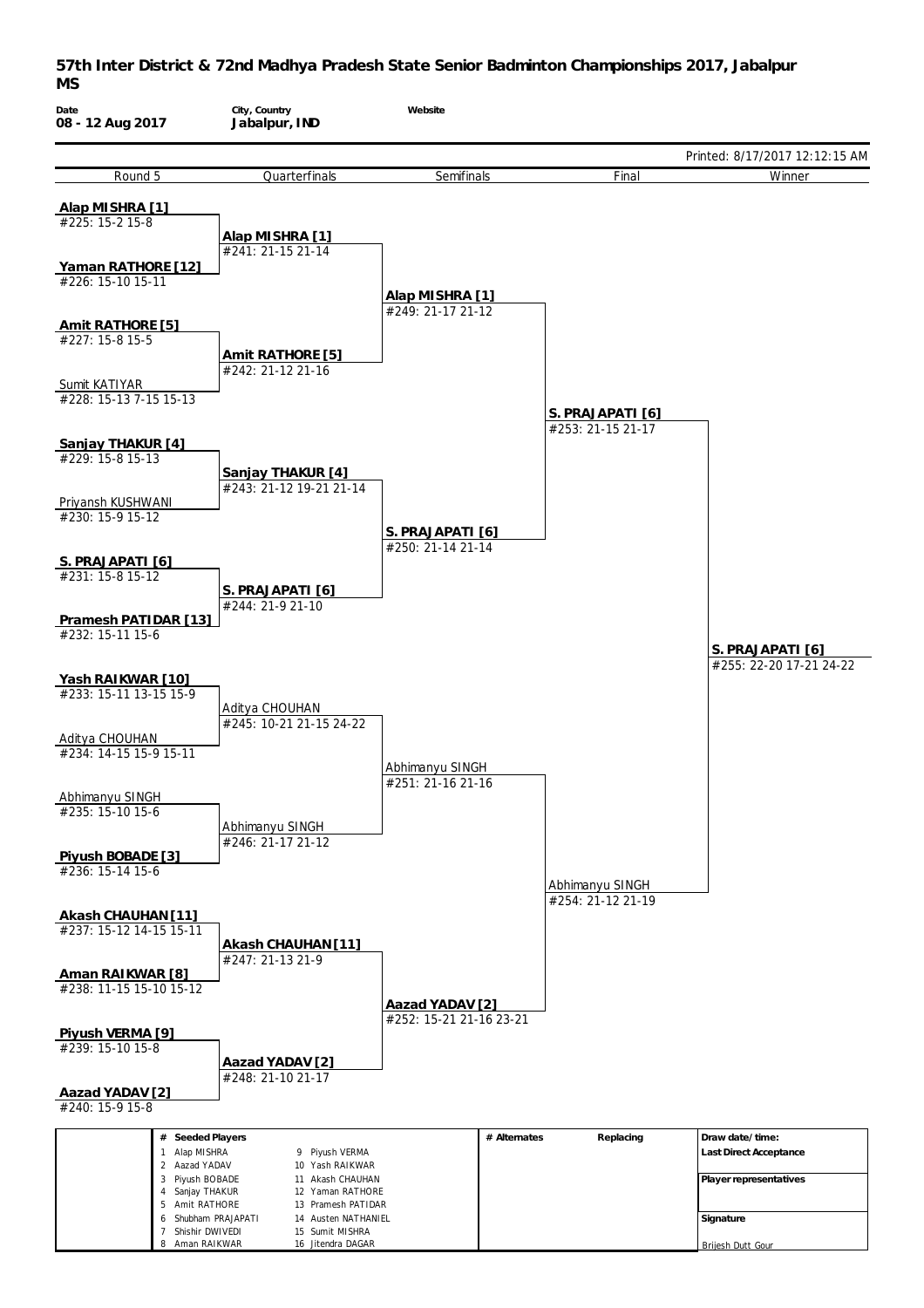| Date<br>08 - 12 Aug 2017 |            | City, Country<br>Jabalpur, IND | Website                           |                    |                                |
|--------------------------|------------|--------------------------------|-----------------------------------|--------------------|--------------------------------|
|                          |            |                                |                                   |                    | Printed: 8/17/2017 12:13:09 AM |
| St.                      | City       | Round 1                        | Round 2                           | Round 3            | Round 4                        |
|                          | <b>DHR</b> | Piyush BOBADE [1]              |                                   |                    |                                |
| 1                        | <b>DHR</b> | Shubham PRAJAPATI              | Piyush BOBADE [1]                 |                    |                                |
| 2                        |            | Bye 1                          | Shubham PRAJAPATI<br>#1:          | Piyush BOBADE [1]  |                                |
|                          | <b>BPL</b> | Rajat BANKEY                   |                                   | Shubham PRAJAPATI  |                                |
| 3                        | <b>BPL</b> | Abhijeet SAHU                  | Rajat BANKEY<br>Abhijeet SAHU     | #65: 15-5 15-8     |                                |
| 4                        |            | <b>Bve 17</b>                  | #2:                               |                    | Piyush BOBADE [1]              |
|                          | <b>RGH</b> | Pawan Kumar PURI               |                                   |                    | Shubham PRAJAPATI              |
| 5                        | <b>RGH</b> | Prakhar VYAS                   | Pawan Kumar PURI<br>Prakhar VYAS  |                    | #97: 15-3 15-8                 |
| 6                        |            | <b>Bye 33</b>                  | #3:                               | Adesh AGREY        |                                |
|                          | <b>CWA</b> | <b>Adesh AGREY</b>             |                                   | Atikesh MEHTA      |                                |
| 7                        | <b>CWA</b> | Atikesh MEHTA                  | <b>Adesh AGREY</b>                | #66: 15-10 15-9    |                                |
| 8                        |            | <b>Bye 49</b>                  | Atikesh MEHTA<br>#4:              |                    |                                |
|                          | <b>MDL</b> | <b>Chandresh KHARE</b>         |                                   |                    |                                |
| 9                        | <b>MDL</b> | Shailendra MISHRA              | <b>Chandresh KHARE</b>            |                    |                                |
| 10                       |            | Bye 9                          | Shailendra MISHRA<br>#5:          | Aayansh YADAV      |                                |
|                          | <b>UJN</b> | Aayansh YADAV                  |                                   | Vaibhav YADAV      |                                |
| 11                       | <b>UJN</b> | Vaibhav YADAV                  | Aayansh YADAV                     | #67: w.o.          |                                |
| 12                       |            | <b>Bye 25</b>                  | Vaibhav YADAV<br>#6:              |                    | Yogesh GOUR                    |
|                          | <b>SGR</b> | Raman CHOURASIA                |                                   |                    | Palash VYAS                    |
| 13                       | SGR        | Anuj SACHDEV                   | Raman CHOURASIA                   |                    | #98: 15-10 15-0                |
| 14                       |            | <b>Bye 41</b>                  | Anuj SACHDEV<br>#7:               | Yogesh GOUR        |                                |
|                          | <b>GWL</b> | Yogesh GOUR                    |                                   | Palash VYAS        |                                |
| 15                       | <b>UJN</b> | Palash VYAS                    | Yogesh GOUR                       | #68: 15-12 15-7    |                                |
| 16                       |            | Bye 57                         | Palash VYAS<br>#8:                |                    |                                |
|                          | <b>BPL</b> | Rishabh SHUKLA [6]             |                                   |                    |                                |
| 17                       | <b>BPL</b> | Piyush VERMA                   | Rishabh SHUKLA [6]                |                    |                                |
| 18                       |            | Bye 5                          | Piyush VERMA<br>#9:               | Rishabh SHUKLA [6] |                                |
|                          | SHR        | Himanshu MUKATI                |                                   | Piyush VERMA       |                                |
| 19                       | <b>RWA</b> | Shubham PARASTE                | Himanshu MUKATI                   | #69: 15-7 15-7     |                                |
| 20                       |            | <b>Bve 21</b>                  | Shubham PARASTE<br>#10:           |                    | Rishabh SHUKLA [6]             |
|                          | <b>HSG</b> | Sumit BARMIYA                  |                                   |                    | Pivush VERMA                   |
| 21                       | <b>HSG</b> | Vaibhav MISHRA                 | Sumit BARMIYA                     |                    | #99: 12-15 15-8 15-14          |
| 22                       |            | Bye 37                         | Vaibhav MISHRA<br>#11:            | Astitva KALE       |                                |
|                          | <b>IDR</b> | <b>Astitva KALE</b>            |                                   | Aniket PARDESHI    |                                |
| 23                       | <b>IDR</b> | Aniket PARDESHI                | Astitva KALE                      | $#70: 15-515-6$    |                                |
| 24                       |            | <b>Bye 53</b>                  | Aniket PARDESHI<br>#12:           |                    |                                |
|                          | DHR        | Ayush KANUNGO                  |                                   |                    |                                |
| 25                       | <b>DHR</b> | Deepak VARMA                   | Avush KANUNGO                     |                    |                                |
| 26                       |            | <b>Bye 13</b>                  | Deepak VARMA<br>#13:              | Hilal JAFRI        |                                |
|                          | <b>BPL</b> | Hilal JAFRI                    |                                   | Pawan PRAJAPATI    |                                |
| 27                       | <b>UJN</b> | Pawan PRAJAPATI                | Hilal JAFRI                       | #71: 15-8 15-12    |                                |
| 28                       |            | Bye 29                         | Pawan PRAJAPATI<br>#14:           |                    | Hilal JAFRI                    |
|                          | <b>KTN</b> | Yash AGRAWAL                   |                                   |                    | Pawan PRAJAPATI                |
| 29                       | <b>KTN</b> | Alok Kumar Juderaj JOSEPH      | Yash AGRAWAL                      |                    | #100: 15-14 15-13              |
| 30                       |            | <b>Bye 45</b>                  | Alok Kumar Juderaj JOSEPH<br>#15: | Prateek KANKANE    |                                |
|                          | <b>JBP</b> | <b>Prateek KANKANE</b>         |                                   | Mohit PRAJAPATI    |                                |
| 31                       | <b>JBP</b> | Mohit PRAJAPATI                | Prateek KANKANE                   | #72: 15-9 15-7     |                                |
| 32                       |            | <b>Bye 61</b>                  | Mohit PRAJAPATI<br>#16:           |                    |                                |
|                          |            |                                |                                   |                    |                                |
|                          |            |                                |                                   |                    |                                |

| # Seeded Players  |                      | # Alternates | Replacing | Draw date/time:        |
|-------------------|----------------------|--------------|-----------|------------------------|
| Piyush BOBADE     | 5 Ritik CHAHIL       |              |           | Last Direct Acceptance |
| Shubham PRAJAPATI | Sumit KATIYAR        |              |           |                        |
| 2 Pramesh PATIDAR | Rishabh SHUKLA<br>6. |              |           | Player representatives |
| Sanjay THAKUR     | Piyush VERMA         |              |           |                        |
| 3 Aman RAIKWAR    | Mayur CHOWHAN        |              |           |                        |
| Yash RAIKWAR      | Prateek SINGH        |              |           | Signature              |
| Apoorv AGREY      | 8 Kishore ROHRA      |              |           |                        |
| Lovel KHANDUJA    | Vivek SONI           |              |           | Briiesh Dutt Gour      |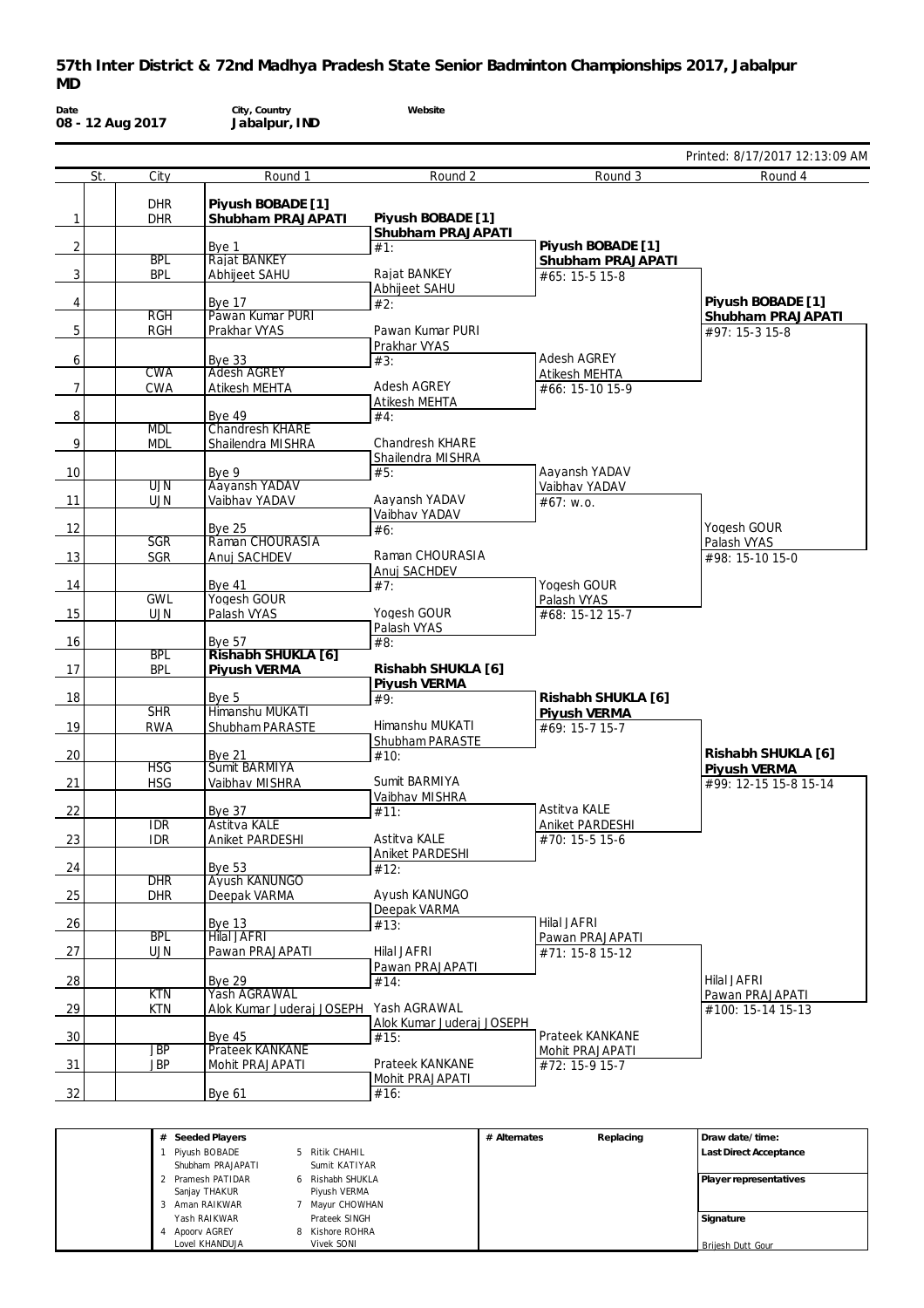|                  |                         |                                       |                     |                                      | Printed: 8/17/2017 12:13:09 AM |
|------------------|-------------------------|---------------------------------------|---------------------|--------------------------------------|--------------------------------|
| St.              | City                    | Round 1                               | Round 2             | Round 3                              | Round 4                        |
|                  | <b>CWA</b>              | Apoorv AGREY [4]                      |                     |                                      |                                |
| 33               | <b>CWA</b>              | Lovel KHANDUJA                        | Apoorv AGREY [4]    |                                      |                                |
|                  |                         |                                       | Lovel KHANDUJA      | Apoorv AGREY [4]                     |                                |
| 34               | <b>SHR</b>              | Bye $3$<br>Akshat JAIN                | #17:                | Lovel KHANDUJA                       |                                |
| 35               | <b>RWA</b>              | Sachin VERMA                          | Akshat JAIN         | #73: w.o.                            |                                |
|                  |                         | <b>Bve 19</b>                         | Sachin VERMA        |                                      | Aman BAROD                     |
| 36               | <b>DWS</b>              | Aman BAROD                            | #18:                |                                      | Yuvraj VERMA                   |
| 37               | <b>DWS</b>              | Yuvraj VERMA                          | Aman BAROD          |                                      | #101: 15-10 13-15 15-10        |
|                  |                         |                                       | Yuvraj VERMA        | Aman BAROD                           |                                |
| 38               | <b>BPL</b>              | <b>Bye 35</b><br><b>Ashok KUMAR</b>   | #19:                | Yuvraj VERMA                         |                                |
| 39               | <b>BPL</b>              | Mohit SHAH                            | Ashok KUMAR         | #74: 15-11 15-7                      |                                |
|                  |                         |                                       | Mohit SHAH          |                                      |                                |
| 40               | <b>DHR</b>              | <b>Bye 51</b><br>Nipender SINGH       | #20:                |                                      |                                |
| 41               | <b>DHR</b>              | Aazad YADAV                           | Nipender SINGH      |                                      |                                |
|                  |                         |                                       | Aazad YADAV         | Nipender SINGH                       |                                |
| 42               | <b>CWA</b>              | <b>Bve 11</b><br><b>Akshay MAKKAD</b> | #21:                | Aazad YADAV                          |                                |
| 43               | <b>CWA</b>              | Siddharth SHARMA                      | Akshay MAKKAD       | #75: 15-13 15-8                      |                                |
|                  |                         |                                       | Siddharth SHARMA    |                                      | Nipender SINGH                 |
| 44<br><b>WDN</b> | <b>BPL</b>              | <b>Bye 27</b><br><b>Mayank BHASIN</b> | #22:                |                                      | Aazad YADAV                    |
| 45               | <b>BPL</b>              | Amit SINGH                            | Mayank BHASIN       |                                      | #102: 15-12 15-8               |
|                  |                         |                                       | Amit SINGH          |                                      |                                |
| 46               | <b>MDL</b>              | Bye $43$<br>Nilesh RAI                | #23:                | Mayank BHASIN<br>Amit SINGH          |                                |
| 47               | <b>MDL</b>              | Amit SIHARE                           | Nilesh RAI          | #76: w.o.                            |                                |
|                  |                         |                                       | Amit SIHARE         |                                      |                                |
| 48               | <b>STN</b>              | <b>Bye 59</b><br>Kishore ROHRA [8]    | #24:                |                                      |                                |
| 49               | <b>STN</b>              | <b>Vivek SONI</b>                     | Kishore ROHRA [8]   |                                      |                                |
|                  |                         |                                       | <b>Vivek SONI</b>   |                                      |                                |
| 50               | <b>IDR</b>              | Bye 7<br><b>Aoj PANDEY</b>            | #25:                | Aoj PANDEY<br>Divyansh SARATHE       |                                |
| 51               | <b>BPL</b>              | Divyansh SARATHE                      | Aoj PANDEY          | #77: 15-5 15-14                      |                                |
|                  |                         |                                       | Divyansh SARATHE    |                                      | Nakshatra BHAKAR               |
| 52               | <b>DHR</b>              | <b>Bve 23</b><br>Nakshatra BHAKAR     | #26:                |                                      | Aaryaman GOYAL                 |
| 53               | <b>IDR</b>              | Aaryaman GOYAL                        | Nakshatra BHAKAR    |                                      | #103: 15-11 15-10              |
|                  |                         |                                       | Aaryaman GOYAL      | Nakshatra BHAKAR                     |                                |
| 54               | <b>UJN</b>              | <b>Bye 39</b><br><b>Alap MISHRA</b>   | #27:                | Aaryaman GOYAL                       |                                |
| 55               | <b>UJN</b>              | Prabhat SIRSAT                        | Alap MISHRA         | #78: w.o.                            |                                |
|                  |                         |                                       | Prabhat SIRSAT      |                                      |                                |
| 56               | <b>RSN</b>              | <b>Bye 55</b><br>Sourabh DEBNATH      | #28:                |                                      |                                |
| 57               | <b>RSN</b>              | Pavitra KADAM                         | Sourabh DEBNATH     |                                      |                                |
|                  |                         |                                       | Pavitra KADAM       |                                      |                                |
| 58               | <b>BPL</b>              | <b>Bye 15</b><br><b>Ashish ARGAL</b>  | #29:                | Ashish ARGAL<br><b>Tanveer SINGH</b> |                                |
| 59               | <b>BPL</b>              | <b>Tanveer SINGH</b>                  | Ashish ARGAL        | #79: 15-14 12-15 15-6                |                                |
|                  |                         |                                       | Tanveer SINGH       |                                      |                                |
| 60               | $\overline{\text{JBP}}$ | <b>Bve 31</b><br><b>Yogesh KHATRI</b> | #30:                |                                      | Sumit MISHRA<br>Anish SINGH    |
| 61               | <b>JBP</b>              | <b>Vivek MOURYA</b>                   | Yogesh KHATRI       |                                      | #104: 8-15 15-10 15-12         |
|                  |                         |                                       | <b>Vivek MOURYA</b> |                                      |                                |
| 62               | DHR                     | Bye $47$<br>Yaman RATHORE             | #31:                | Sumit MISHRA<br>Anish SINGH          |                                |
| 63               | <b>DHR</b>              | Arpit VERMA                           | Sumit MISHRA        | #80: 15-6 15-9                       |                                |
|                  | <b>RWA</b>              | Sumit MISHRA                          | Anish SINGH         |                                      |                                |
|                  | <b>RWA</b>              | Anish SINGH                           | #32: w.o.           |                                      |                                |

| <b>SCCUCULIQVEIS</b> |                | $\pi$ Alleriales | <b>REPIGLING</b><br>LUI QW YQUC/UILIC. |  |
|----------------------|----------------|------------------|----------------------------------------|--|
| Piyush BOBADE        | Ritik CHAHIL   |                  | Last Direct Acceptance                 |  |
| Shubham PRAJAPATI    | Sumit KATIYAR  |                  |                                        |  |
| 2 Pramesh PATIDAR    | Rishabh SHUKLA |                  | Player representatives                 |  |
| Sanjay THAKUR        | Piyush VERMA   |                  |                                        |  |
| Aman RAIKWAR         | Mayur CHOWHAN  |                  |                                        |  |
| Yash RAIKWAR         | Prateek SINGH  |                  | Signature                              |  |
| Apoory AGREY         | Kishore ROHRA  |                  |                                        |  |
| Lovel KHANDUJA       | Vivek SONI     |                  | Brijesh Dutt Gour                      |  |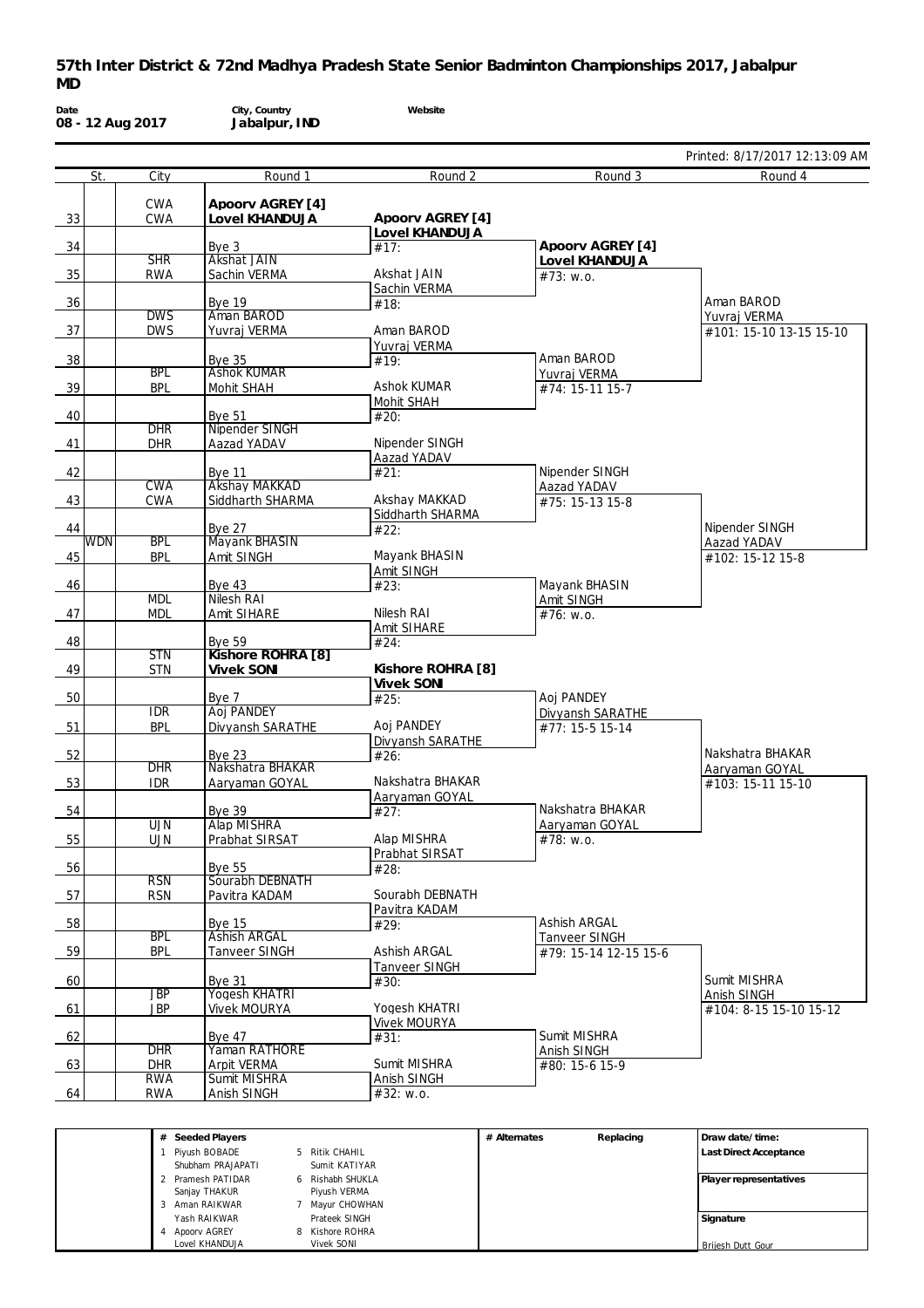|     |                          |                                       |                                         |                                        | Printed: 8/17/2017 12:13:09 AM     |
|-----|--------------------------|---------------------------------------|-----------------------------------------|----------------------------------------|------------------------------------|
| St. | City                     | Round 1                               | Round 2                                 | Round 3                                | Round 4                            |
|     | <b>SGR</b>               | Aaditya Singh KURMI                   |                                         |                                        |                                    |
| 65  | <b>SGR</b>               | Vaibhav THAKUR                        | Yash KULTHE                             |                                        |                                    |
|     | <b>HSG</b>               | Yash KULTHE                           | <b>Austen NATHANIEL</b>                 |                                        |                                    |
| 66  | <b>IDR</b>               | <b>Austen NATHANIEL</b>               | #33: 15-12 10-15 15-10                  | Yash KULTHE<br><b>Austen NATHANIEL</b> |                                    |
|     |                          | Bye $48$                              | Prashant CHATURVEDI                     | #81: 15-5 15-9                         |                                    |
|     | <b>RWA</b>               | Prashant CHATURVEDI                   | Shubham DUBEY                           |                                        |                                    |
| 68  | <b>RWA</b>               | Shubham DUBEY                         | #34:                                    |                                        | Akash CHAUHAN                      |
| 69  |                          | <b>Bye 32</b>                         | Rahul RAJAK                             |                                        | Jitendra DAGAR<br>#105: 15-6 15-14 |
|     | <b>BPL</b>               | Rahul RAJAK                           | Vijendra SINGH                          |                                        |                                    |
| 70  | <b>BPL</b>               | Vijendra SINGH                        | #35:                                    | Akash CHAUHAN                          |                                    |
| 71  |                          |                                       | Akash CHAUHAN                           | Jitendra DAGAR                         |                                    |
|     | UJN                      | <b>Bye 16</b><br><b>Akash CHAUHAN</b> | Jitendra DAGAR                          | #82: 6-15 15-12 15-10                  |                                    |
| 72  | <b>UJN</b>               | Jitendra DAGAR                        | #36:                                    |                                        |                                    |
|     |                          |                                       |                                         |                                        |                                    |
| 73  | <b>JBP</b>               | <b>Bye 56</b><br><b>Rajesh ROHRA</b>  | Rajesh ROHRA                            |                                        |                                    |
| 74  | <b>JBP</b>               | Samar SINGH                           | Samar SINGH<br>#37:                     | Rajesh ROHRA                           |                                    |
|     |                          |                                       |                                         | Samar SINGH                            |                                    |
| 75  |                          | <b>Bye 40</b>                         | Anuarg RICHHARIYA                       | #83: 12-15 15-13 15-10                 |                                    |
|     | <b>BPL</b>               | Anuarg RICHHARIYA                     | Piyush VIG                              |                                        | Mayur CHOWHAN [7]                  |
| 76  | <b>BPL</b>               | Piyush VIG                            | #38:                                    |                                        | <b>Prateek SINGH</b>               |
| 77  |                          | Bye $24$                              | Rajdeep GOHAL                           |                                        | #106: 15-4 15-6                    |
|     | RGH                      | Rajdeep GOHAL                         | Samarth GUPTA                           |                                        |                                    |
| 78  | <b>RGH</b>               | Samarth GUPTA                         | #39:                                    | Mayur CHOWHAN [7]                      |                                    |
| 79  |                          | Bye 8                                 | Mayur CHOWHAN [7]                       | Prateek SINGH<br>#84: 15-6 15-7        |                                    |
|     | <b>DHR</b>               | Mayur CHOWHAN [7]                     | Prateek SINGH                           |                                        |                                    |
| 80  | <b>DHR</b>               | Prateek SINGH                         | #40:                                    |                                        |                                    |
| 81  |                          | <b>Bye 60</b>                         | Nagendra CHAWDA                         |                                        |                                    |
|     | <b>DHR</b>               | Nagendra CHAWDA                       | Utkarsh DWIVEDI                         |                                        |                                    |
| 82  | <b>DHR</b>               | Utkarsh DWIVEDI                       | #41:                                    | Shishir DWIVEDI                        |                                    |
|     |                          |                                       |                                         | <b>Anas Mohammed SHAIKH</b>            |                                    |
| 83  | <b>STN</b>               | <b>Bye 44</b><br>Shishir DWIVEDI      | Shishir DWIVEDI<br>Anas Mohammed SHAIKH | #85: w.o.                              |                                    |
| 84  | <b>IDR</b>               | Anas Mohammed SHAIKH                  | #42:                                    |                                        | Shishir DWIVEDI                    |
|     |                          |                                       |                                         |                                        | Anas Mohammed SHAIKH               |
| 85  | <b>BPL</b>               | Bye 28<br>Chirag KHAN                 | Chirag KHAN                             |                                        | #107: 15-7 15-9                    |
| 86  | <b>BPL</b>               | Shubham KUSHWAHA                      | Shubham KUSHWAHA<br>#43:                | Chirag KHAN                            |                                    |
|     |                          |                                       |                                         | Shubham KUSHWAHA                       |                                    |
| 87  |                          | <b>Bye 12</b>                         | Hitendra MISHRA                         | #86: w.o.                              |                                    |
| 88  | <b>MOR</b><br><b>MOR</b> | <b>Hitendra MISHRA</b><br>Yash RAJPUT | Yash RAJPUT                             |                                        |                                    |
|     |                          |                                       | #44:                                    |                                        |                                    |
| 89  |                          | <b>Bye 52</b>                         | Snakalp DUBEY                           |                                        |                                    |
|     | <b>MDL</b>               | Snakalp DUBEY                         | Raghvendra UPADHYAY                     |                                        |                                    |
| 90  | <b>MDL</b>               | Raghvendra UPADHYAY                   | #45:                                    |                                        |                                    |
| 91  |                          | <b>Bye 36</b>                         | Jayant SISODIYA                         | #87: No Match                          |                                    |
|     | DHR                      | <b>Jayant SISODIYA</b>                | Kuber VARMA                             |                                        |                                    |
| 92  | <b>DHR</b>               | Kuber VARMA                           | #46:                                    |                                        | Aman RAIKWAR [3]                   |
| 93  |                          | <b>Bye 20</b>                         | Krishna DWIVEDI                         |                                        | Yash RAIKWAR                       |
|     | <b>STN</b>               | Krishna DWIVEDI                       | <b>Ankit PATEL</b>                      |                                        | #108: w.o.                         |
| 94  | <b>STN</b>               | <b>Ankit PATEL</b>                    | #47:                                    | Aman RAIKWAR [3]                       |                                    |
|     |                          |                                       |                                         | Yash RAIKWAR                           |                                    |
| 95  | DHR                      | Bye 4<br>Aman RAIKWAR <sup>[3]</sup>  | Aman RAIKWAR [3]<br>Yash RAIKWAR        | #88: 15-7 15-5                         |                                    |
| 96  | <b>DHR</b>               | Yash RAIKWAR                          | #48:                                    |                                        |                                    |
|     |                          |                                       |                                         |                                        |                                    |
|     |                          |                                       |                                         |                                        |                                    |

**Signature**

Brijesh Dutt Gour

Sanjay THAKUR 3 Aman RAIKWAR Yash RAIKWAR 4 Apoorv AGREY Lovel KHANDUJA

Piyush VERMA 7 Mayur CHOWHAN Prateek SINGH 8 Kishore ROHRA Vivek SONI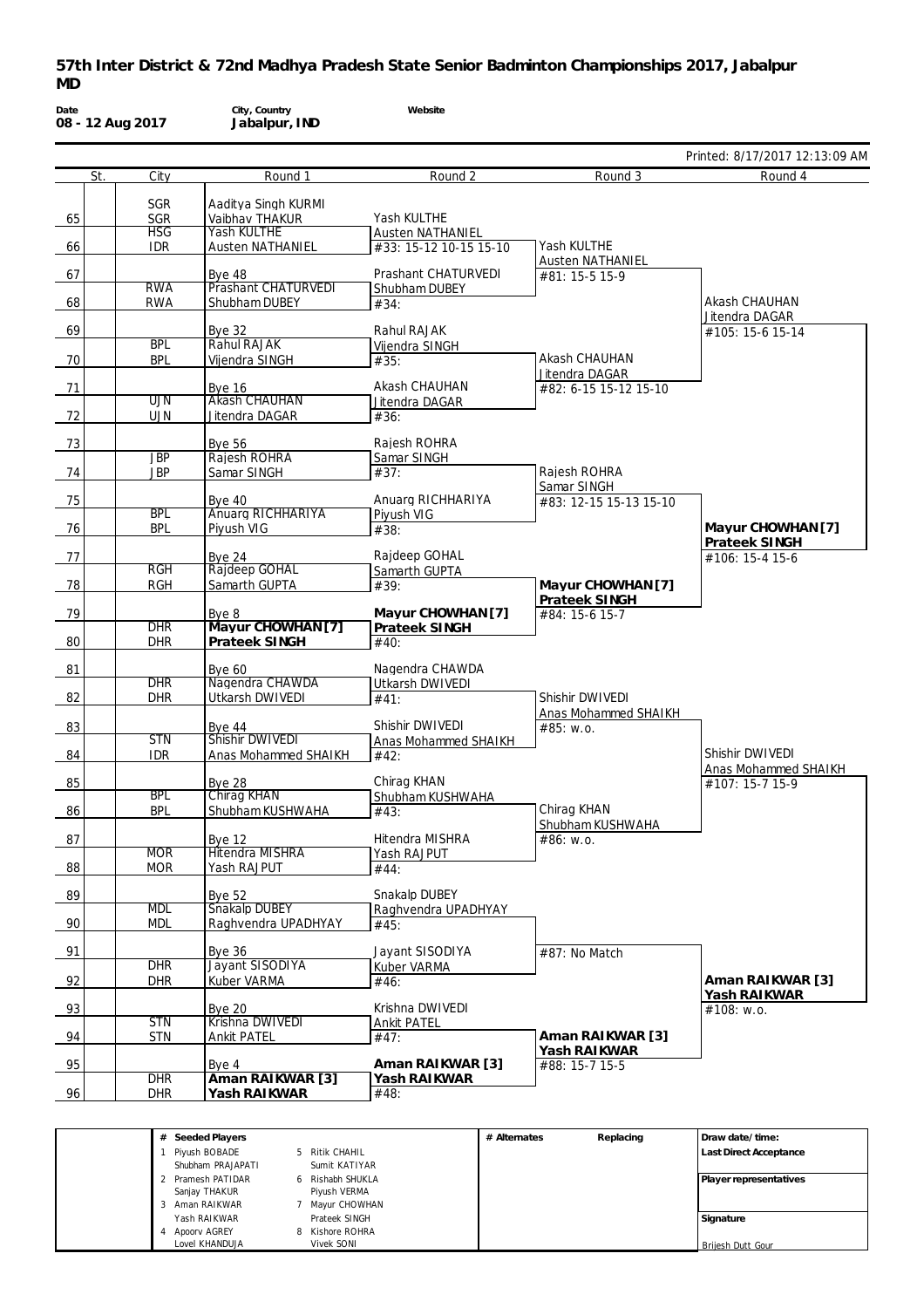|                                 |                          |                                          |                                     |                                     | Printed: 8/17/2017 12:13:09 AM          |
|---------------------------------|--------------------------|------------------------------------------|-------------------------------------|-------------------------------------|-----------------------------------------|
| St.                             | City                     | Round 1                                  | Round 2                             | Round 3                             | Round 4                                 |
|                                 | <b>IDR</b>               | Sanyam GUPTA                             |                                     |                                     |                                         |
| 97                              | <b>KDW</b>               | Satyansh PARMAR                          | Aditya CHOUHAN                      |                                     |                                         |
|                                 | <b>DHR</b>               | Aditya CHOUHAN                           | Amit RATHORE                        |                                     |                                         |
| 98                              | <b>DHR</b>               | Amit RATHORE                             | #49: 15-3 15-3                      | Aditya CHOUHAN                      |                                         |
| 99                              |                          | <b>Bye 46</b>                            | Devendra NARWARE                    | Amit RATHORE<br>#89: 15-5 15-7      |                                         |
|                                 | <b>HSG</b>               | Devendra NARWARE                         | Chetan SINGH                        |                                     |                                         |
| 100                             | <b>HSG</b>               | Chetan SINGH                             | #50:                                |                                     | Aditya CHOUHAN                          |
| 101                             |                          | <b>Bye 30</b>                            | Prakhar BANCHHOR                    |                                     | Amit RATHORE                            |
|                                 | <b>BPL</b>               | Prakhar BANCHHOR                         | Ravi RAI                            |                                     | #109: 15-10 15-8                        |
| 102                             | <b>BPL</b>               | Ravi RAI                                 | #51:                                | Prakhar BANCHHOR                    |                                         |
|                                 |                          |                                          |                                     | Ravi RAI                            |                                         |
| 103                             | <b>MDL</b>               | <b>Bye 14</b><br><b>Bhavesh GOHIL</b>    | <b>Bhavesh GOHIL</b>                | #90: w.o.                           |                                         |
| 104                             | <b>MDL</b>               | Ajay SIRWANI                             | Ajay SIRWANI<br>#52:                |                                     |                                         |
|                                 |                          |                                          |                                     |                                     |                                         |
| 105                             |                          | Bye $54$                                 | Privansh KUSHWANI                   |                                     |                                         |
|                                 | <b>IDR</b>               | Priyansh KUSHWANI                        | Kanishq MISHRA                      |                                     |                                         |
| 106                             | <b>IDR</b>               | Kanishq MISHRA                           | #53:                                | Priyansh KUSHWANI<br>Kanishq MISHRA |                                         |
| 107                             |                          | <b>Bye 38</b>                            | Naveen KASHYAP                      | #91: 15-3 15-5                      |                                         |
|                                 | <b>SGR</b>               | Naveen KASHYAP                           | Amit Kumar SHRIVASTAVA              |                                     |                                         |
| 108                             | <b>SGR</b>               | Amit Kumar SHRIVASTAVA                   | #54:                                |                                     | Privansh KUSHWANI                       |
| 109                             |                          | <b>Bye 22</b>                            | Diptobibho MUKHERJEE                |                                     | Kanishg MISHRA<br>#110: 14-15 15-6 15-8 |
|                                 | <b>JBP</b>               | Diptobibho MUKHERJEE                     | Abhinand S                          |                                     |                                         |
| 110                             | <b>JBP</b>               | Abhinand S                               | #55:                                | Ritik CHAHIL [5]                    |                                         |
|                                 |                          |                                          |                                     | Sumit KATIYAR                       |                                         |
| 111                             | $\overline{\text{JBP}}$  | Bye 6<br>Ritik CHAHIL [5]                | Ritik CHAHIL [5]                    | #92: 13-15 15-4 15-9                |                                         |
| 112                             | <b>RTM</b>               | Sumit KATIYAR                            | Sumit KATIYAR<br>#56:               |                                     |                                         |
|                                 |                          |                                          |                                     |                                     |                                         |
| 113                             |                          | <b>Bye 58</b>                            | Robin RAJPAL                        |                                     |                                         |
|                                 | <b>DWS</b><br><b>DWS</b> | <b>Robin RAJPAL</b>                      | Arjun SINGH                         | Akash KHATRI                        |                                         |
| 114                             |                          | Arjun SINGH                              | #57:                                | Akash SHRIVASTAVA                   |                                         |
| 115                             |                          | Bye 42                                   | Akash KHATRI                        | #93: w.o.                           |                                         |
|                                 | <b>JBP</b>               | Akash KHATRI                             | Akash SHRIVASTAVA                   |                                     |                                         |
| 116                             | <b>JBP</b>               | Akash SHRIVASTAVA                        | #58:                                |                                     | Krishna Kant DUBEY                      |
| 117                             |                          | <b>Bye 26</b>                            | Krishna Kant DUBEY                  |                                     | Abhishek GURJAR<br>#111: 15-11 15-9     |
|                                 | <b>GWL</b>               | Krishna Kant DUBEY                       | Abhishek GURJAR                     |                                     |                                         |
| 118                             | <b>RTM</b>               | Abhishek GURJAR                          | #59:                                | Krishna Kant DUBEY                  |                                         |
|                                 |                          |                                          |                                     | Abhishek GURJAR                     |                                         |
| 119                             | <b>BPL</b>               | <b>Bve 10</b><br><b>Ayush MONDAL</b>     | Ayush MONDAL<br>Ashwin Singh THAKUR | #94: 15-3 15-7                      |                                         |
| 120                             | <b>BPL</b>               | Ashwin Singh THAKUR                      | #60:                                |                                     |                                         |
|                                 |                          |                                          |                                     |                                     |                                         |
| 121                             |                          | <b>Bye 50</b>                            | Anand NAMDEO                        |                                     |                                         |
| 122                             | <b>RWA</b><br><b>IDR</b> | <b>Anand NAMDEO</b><br>Lalit Kumar SINGH | Lalit Kumar SINGH<br>#61:           | Anand NAMDEO                        |                                         |
|                                 |                          |                                          |                                     | Lalit Kumar SINGH                   |                                         |
| 123                             |                          | Bye $34$                                 | Neeraj GAIKWAD                      | #95: w.o.                           |                                         |
|                                 | <b>BPL</b>               | Neeraj GAIKWAD                           | Ujjawal KHATRI                      |                                     |                                         |
|                                 | <b>BPL</b>               | Uijawal KHATRI                           | #62:                                |                                     | Pramesh PATIDAR [2]                     |
|                                 |                          | <b>Bye 18</b>                            | Saroj REGMI                         |                                     | Sanjay THAKUR<br>$#112: 15-1015-8$      |
|                                 |                          |                                          | Animesh SINGH                       |                                     |                                         |
|                                 | <b>RSN</b>               | Saroj REGMI                              |                                     |                                     |                                         |
|                                 | <b>RSN</b>               | Animesh SINGH                            | #63:                                | Pramesh PATIDAR [2]                 |                                         |
|                                 |                          |                                          |                                     | Sanjay THAKUR                       |                                         |
|                                 |                          | Bye 2                                    | Pramesh PATIDAR [2]                 | #96: 15-6 15-6                      |                                         |
| 124<br>125<br>126<br>127<br>128 | DHR<br><b>DHR</b>        | Pramesh PATIDAR [2]<br>Sanjay THAKUR     | Sanjay THAKUR<br>#64:               |                                     |                                         |

|  | Pivush BOBADE     |    | Ritik CHAHIL   | Last Direct Acceptance |
|--|-------------------|----|----------------|------------------------|
|  | Shubham PRAJAPATI |    | Sumit KATIYAR  |                        |
|  | 2 Pramesh PATIDAR | 6. | Rishabh SHUKLA | Player representatives |
|  | Sanjay THAKUR     |    | Pivush VERMA   |                        |
|  | Aman RAIKWAR      |    | Mayur CHOWHAN  |                        |
|  | Yash RAIKWAR      |    | Prateek SINGH  | Signature              |
|  | Apoory AGREY      |    | Kishore ROHRA  |                        |
|  | Lovel KHANDUJA    |    | Vivek SONI     | Briiesh Dutt Gour      |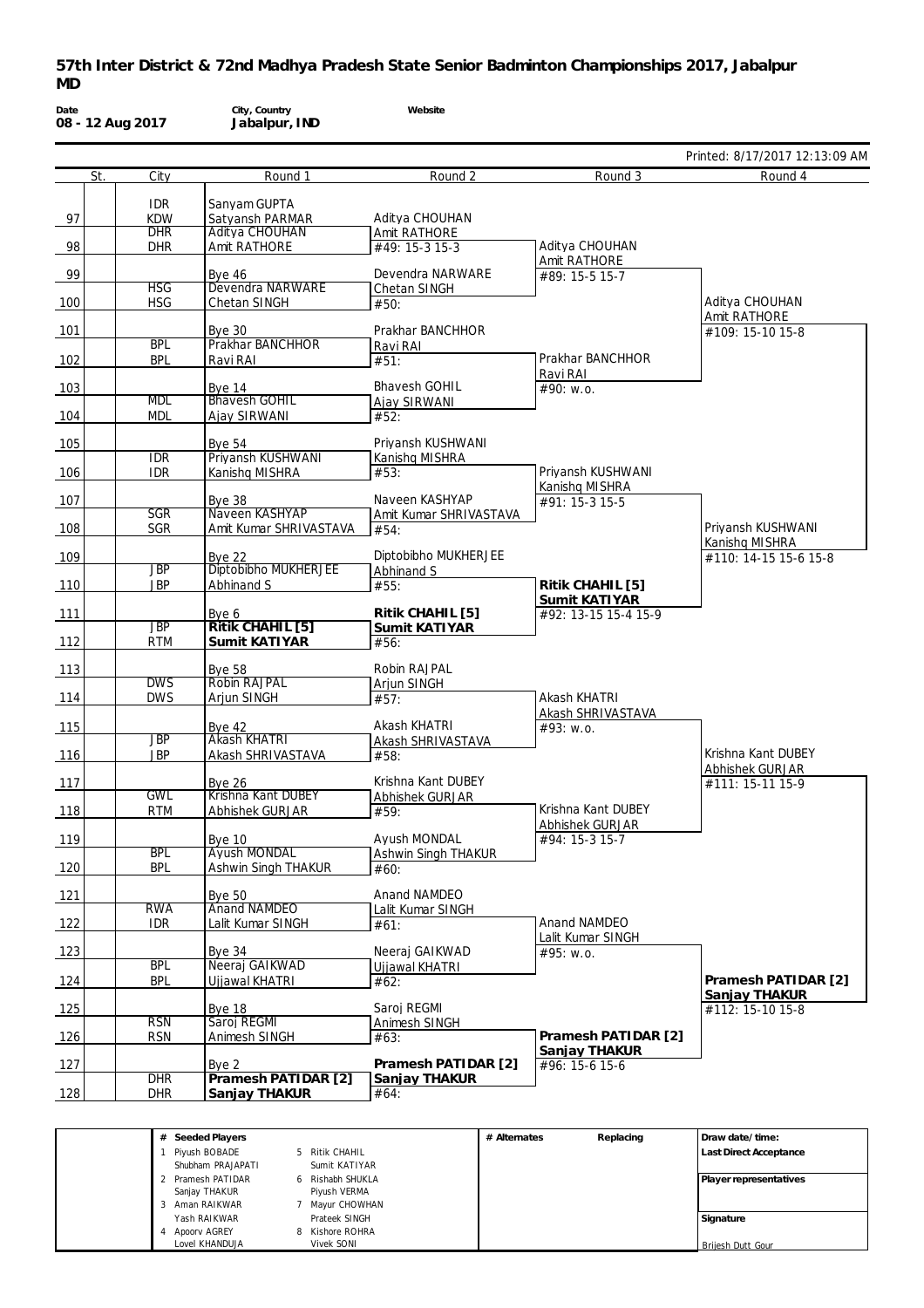| Date                                    | City, Country                                             | Website                                |              |                                          |                                             |
|-----------------------------------------|-----------------------------------------------------------|----------------------------------------|--------------|------------------------------------------|---------------------------------------------|
| 08 - 12 Aug 2017                        | Jabalpur, IND                                             |                                        |              |                                          |                                             |
|                                         |                                                           |                                        |              |                                          | Printed: 8/17/2017 12:13:09 AM              |
| Round 4                                 | Quarterfinals                                             | Semifinals                             |              | Final                                    | Winner                                      |
| Piyush BOBADE [1]<br>Shubham PRAJAPATI  |                                                           |                                        |              |                                          |                                             |
| #97: 15-3 15-8                          | Piyush BOBADE [1]<br>Shubham PRAJAPATI                    |                                        |              |                                          |                                             |
| Yogesh GOUR<br>Palash VYAS              | #113: 21-10 21-17                                         |                                        |              |                                          |                                             |
| #98: 15-10 15-0                         |                                                           | Piyush BOBADE [1]<br>Shubham PRAJAPATI |              |                                          |                                             |
| Rishabh SHUKLA [6]<br>Piyush VERMA      |                                                           | #121: 21-8 21-15                       |              |                                          |                                             |
| #99: 12-15 15-8 15-14                   | Rishabh SHUKLA [6]<br>Piyush VERMA                        |                                        |              |                                          |                                             |
| <b>Hilal JAFRI</b>                      | #114: 21-16 14-21 21-16                                   |                                        |              |                                          |                                             |
| Pawan PRAJAPATI<br>#100: 15-14 15-13    |                                                           |                                        |              | Piyush BOBADE [1]                        |                                             |
| Aman BAROD                              |                                                           |                                        |              | Shubham PRAJAPATI<br>#125: 21-17 21-18   |                                             |
| Yuvraj VERMA<br>#101: 15-10 13-15 15-10 | Nipender SINGH                                            |                                        |              |                                          |                                             |
|                                         | Aazad YADAV                                               |                                        |              |                                          |                                             |
| Nipender SINGH<br>Aazad YADAV           | #115: 21-7 21-15                                          |                                        |              |                                          |                                             |
| #102: 15-12 15-8                        |                                                           | Nipender SINGH<br>Aazad YADAV          |              |                                          |                                             |
| Nakshatra BHAKAR                        |                                                           | #122: 21-15 19-21 21-17                |              |                                          |                                             |
| Aaryaman GOYAL<br>#103: 15-11 15-10     | Nakshatra BHAKAR                                          |                                        |              |                                          |                                             |
| Sumit MISHRA                            | Aaryaman GOYAL<br>#116: 21-8 21-7                         |                                        |              |                                          |                                             |
| Anish SINGH<br>#104: 8-15 15-10 15-12   |                                                           |                                        |              |                                          | Piyush BOBADE [1]                           |
| Akash CHAUHAN                           |                                                           |                                        |              |                                          | Shubham PRAJAPATI<br>#127: 21-23 21-9 23-21 |
| Jitendra DAGAR                          |                                                           |                                        |              |                                          |                                             |
| #105: 15-6 15-14                        | Akash CHAUHAN<br>Jitendra DAGAR                           |                                        |              |                                          |                                             |
| Mayur CHOWHAN [7]<br>Prateek SINGH      | #117: 21-17 12-21 21-14                                   |                                        |              |                                          |                                             |
| #106: 15-4 15-6                         |                                                           | Aman RAIKWAR [3]<br>Yash RAIKWAR       |              |                                          |                                             |
| Shishir DWIVEDI                         |                                                           | #123: 21-17 21-18                      |              |                                          |                                             |
| Anas Mohammed SHAIKH<br>#107: 15-7 15-9 | Aman RAIKWAR [3]                                          |                                        |              |                                          |                                             |
|                                         | Yash RAIKWAR                                              |                                        |              |                                          |                                             |
| Aman RAIKWAR [3]<br>Yash RAIKWAR        | #118: 21-13 21-11                                         |                                        |              |                                          |                                             |
| #108: w.o.                              |                                                           |                                        |              | Pramesh PATIDAR [2]                      |                                             |
| Aditya CHOUHAN                          |                                                           |                                        |              | Sanjay THAKUR<br>#126: 12-21 21-13 21-18 |                                             |
| Amit RATHORE                            | Priyansh KUSHWANI                                         |                                        |              |                                          |                                             |
| #109: 15-10 15-8                        | Kanishq MISHRA                                            |                                        |              |                                          |                                             |
| Priyansh KUSHWANI<br>Kanishq MISHRA     | #119: 21-18 18-21 21-17                                   |                                        |              |                                          |                                             |
| #110: 14-15 15-6 15-8                   |                                                           | Pramesh PATIDAR [2]<br>Sanjay THAKUR   |              |                                          |                                             |
| Krishna Kant DUBEY                      |                                                           | #124: 21-18 21-23 21-10                |              |                                          |                                             |
| Abhishek GURJAR                         |                                                           |                                        |              |                                          |                                             |
| #111: 15-11 15-9<br>Pramesh PATIDAR [2] | Pramesh PATIDAR [2]<br>Sanjay THAKUR<br>#120: 21-14 21-16 |                                        |              |                                          |                                             |
| Sanjay THAKUR                           |                                                           |                                        |              |                                          |                                             |
| #112: 15-10 15-8                        |                                                           |                                        |              |                                          |                                             |
| # Seeded Players                        |                                                           |                                        | # Alternates | Replacing                                | Draw date/time:                             |
| 1 Piyush BOBADE                         | 5 Ritik CHAHIL<br>Shubham PRAJAPATI<br>Sumit KATIYAR      |                                        |              |                                          | Last Direct Acceptance                      |
| 2 Pramesh PATIDAR<br>Sanjay THAKUR      | 6 Rishabh SHUKLA<br>Piyush VERMA                          |                                        |              |                                          | Player representatives                      |
| 3 Aman RAIKWAR<br>Yash RAIKWAR          | 7 Mayur CHOWHAN<br>Prateek SINGH                          |                                        |              |                                          | Signature                                   |

Brijesh Dutt Gour

4 Apoorv AGREY Lovel KHANDUJA 8 Kishore ROHRA Vivek SONI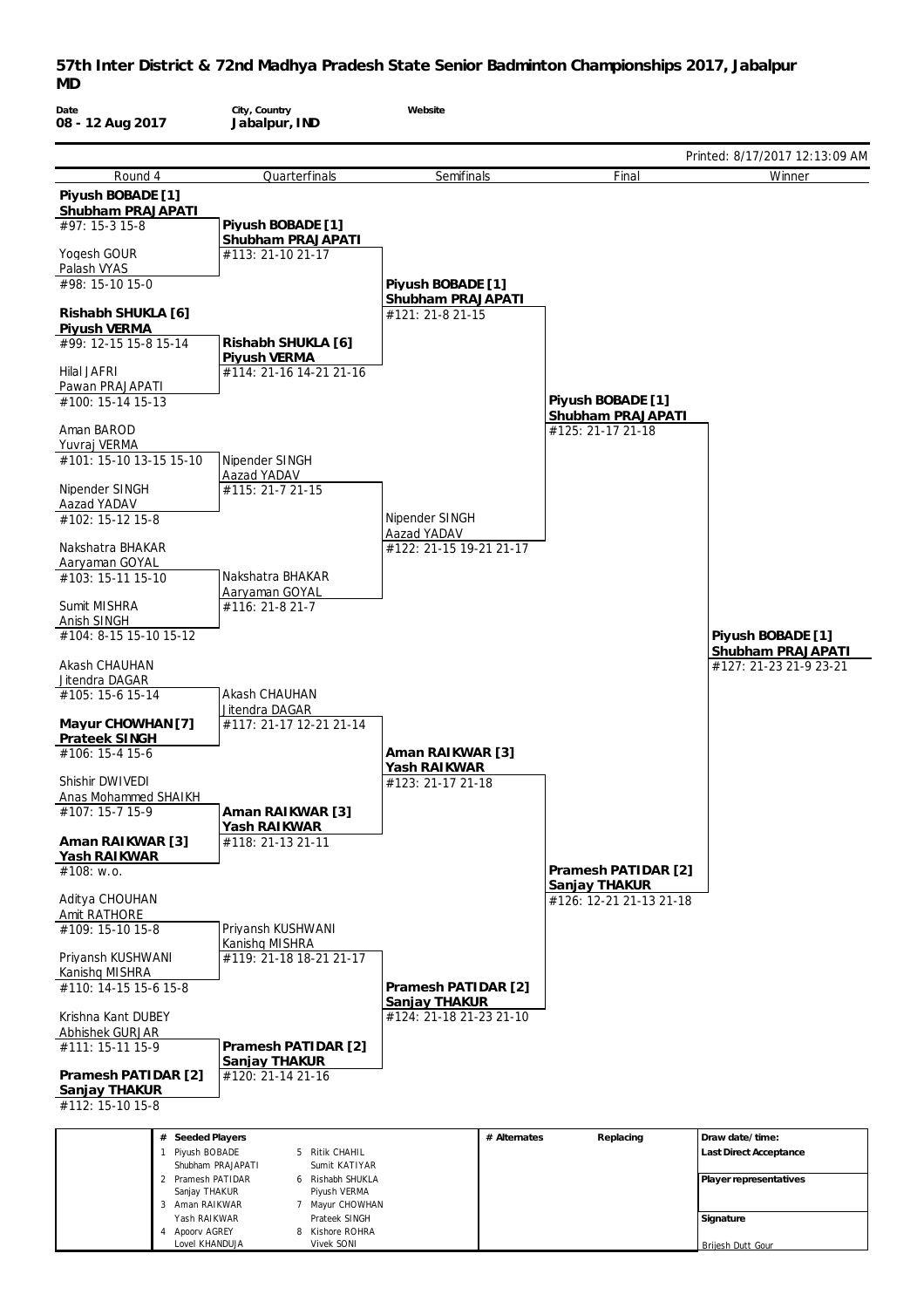

**Signature** Brijesh Dutt Gour

6 Rohini BILAWAR 7 Najma KHAN Sejal VERMA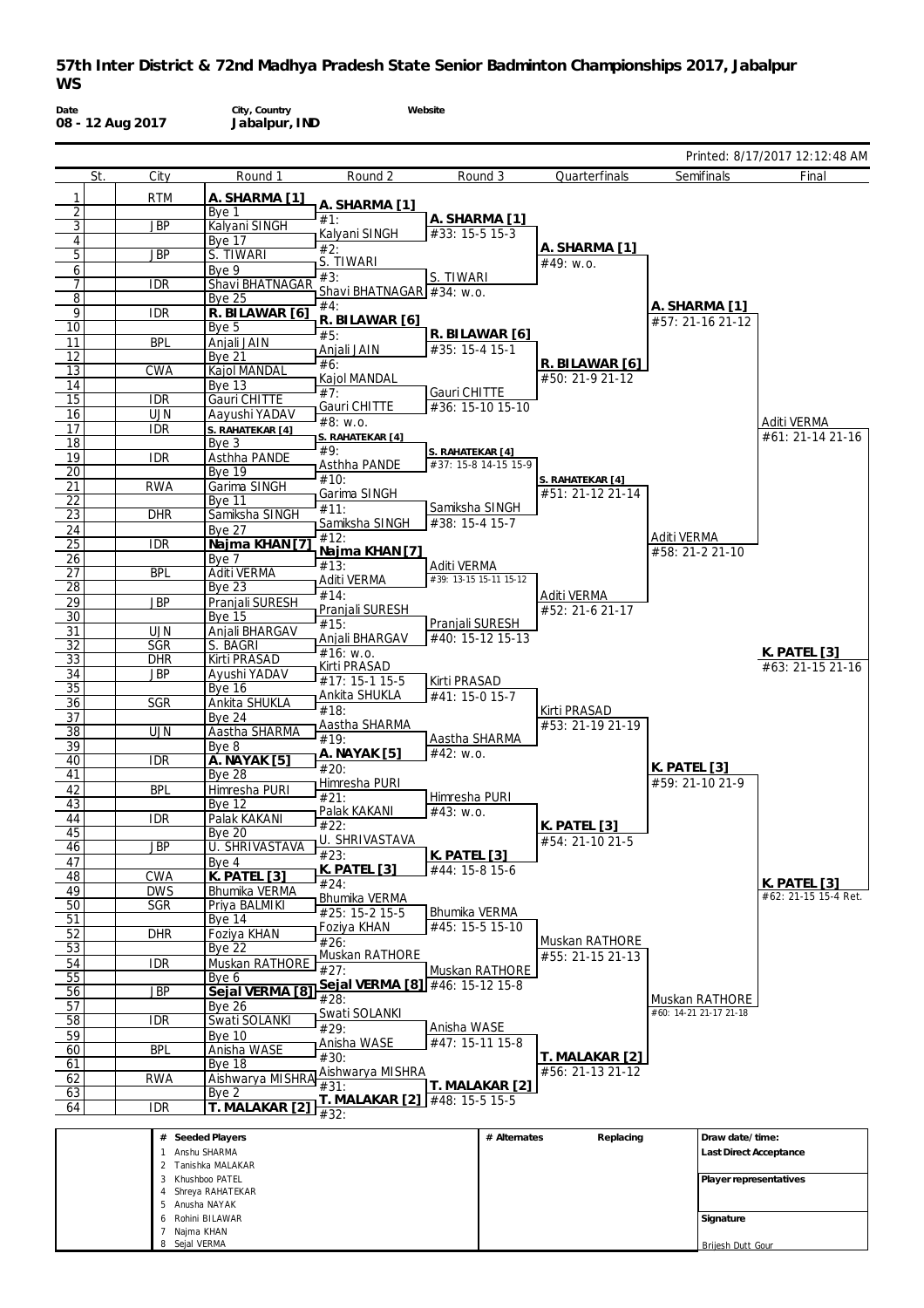| Date           |     | 08 - 12 Aug 2017         | City, Country<br>Jabalpur, IND      | Website                                      |                                                    |                                                |                                                       |
|----------------|-----|--------------------------|-------------------------------------|----------------------------------------------|----------------------------------------------------|------------------------------------------------|-------------------------------------------------------|
|                |     |                          |                                     |                                              |                                                    |                                                | Printed: 8/17/2017 12:13:35 AM                        |
|                | St. | City                     | Round 1                             | Quarterfinals                                | Semifinals                                         | Final                                          | Winner                                                |
| $\mathbf{1}$   |     | CWA<br><b>DHR</b>        | Khushboo PATEL [1]<br>Kirti PRASAD  |                                              |                                                    |                                                |                                                       |
|                |     |                          |                                     | Khushboo PATEL [1]<br>Kirti PRASAD           |                                                    |                                                |                                                       |
|                |     |                          |                                     | #1:                                          |                                                    |                                                |                                                       |
| $\overline{2}$ |     |                          | Bye 1                               |                                              | Khushboo PATEL [1]                                 |                                                |                                                       |
| 3              |     | <b>JBP</b><br><b>JBP</b> | Kalyani SINGH<br>Sharmishtha TIWARI | Kalyani SINGH                                | Kirti PRASAD<br>#9: 21-3 21-10                     |                                                |                                                       |
| 4              |     |                          | Bye 5                               | Sharmishtha TIWARI<br>#2:                    |                                                    | Khushboo PATEL [1]                             |                                                       |
|                |     | <b>IDR</b>               | Najma KHAN                          |                                              |                                                    | Kirti PRASAD<br>#13: 21-10 21-9                |                                                       |
| $5\,$          |     | <b>DHR</b>               | Samiksha SINGH                      | Najma KHAN<br>Samiksha SINGH                 |                                                    |                                                |                                                       |
| 6              |     |                          | Bye 3                               | #3:                                          |                                                    |                                                |                                                       |
| $\overline{7}$ |     | <b>RWA</b><br><b>RWA</b> | Aishwarya MISHRA<br>Garima SINGH    |                                              | Najma KHAN<br>Samiksha SINGH<br>#10: 21-8 21-9     |                                                |                                                       |
| 8              |     | <b>IDR</b><br><b>IDR</b> | Shavi BHATNAGAR<br>Shreya RAHATEKAR | Aishwarya MISHRA<br>Garima SINGH<br>#4: w.o. |                                                    |                                                |                                                       |
| 9              |     | <b>KTN</b><br><b>KTN</b> | Shimona PAUL<br>Shubhi PETER        |                                              |                                                    |                                                | Khushboo PATEL [1]<br>Kirti PRASAD<br>#15: 21-6 21-13 |
| 10             |     | <b>IDR</b><br><b>UJN</b> | Muskan RATHORE<br>Aastha SHARMA     | Muskan RATHORE<br>Aastha SHARMA<br>#5: W.0.  |                                                    |                                                |                                                       |
| 11             |     |                          | Bye 4                               |                                              | Muskan RATHORE<br>Aastha SHARMA<br>#11: 21-10 21-9 |                                                |                                                       |
| 12             |     | <b>JBP</b><br><b>JBP</b> | Pranjali SURESH<br>Sejal VERMA      | Pranjali SURESH<br>Sejal VERMA<br>#6:        |                                                    |                                                |                                                       |
| 13             |     |                          | Bye 6                               |                                              |                                                    | Aditi VERMA<br>Anisha WASE<br>#14: 21-14 21-16 |                                                       |
|                |     | <b>BPL</b>               | Aditi VERMA<br>Anisha WASE          | Aditi VERMA<br>Anisha WASE<br>#7:            |                                                    |                                                |                                                       |
| 14             |     | <b>BPL</b>               |                                     |                                              | Aditi VERMA<br>Anisha WASE<br>#12: 21-16 21-17     |                                                |                                                       |
| 15             |     |                          | Bye 2                               | T. MALAKAR [2]                               |                                                    |                                                |                                                       |
| 16             |     | <b>IDR</b><br><b>RTM</b> | T. MALAKAR [2]<br>Anshu SHARMA      | Anshu SHARMA<br>#8:                          |                                                    |                                                |                                                       |

| # Seeded Players      | # Alternates | Replacing | Draw date/time:        |
|-----------------------|--------------|-----------|------------------------|
| Khushboo PATEL        |              |           | Last Direct Acceptance |
| Kirti PRASAD          |              |           |                        |
| Tanishka MALAKAR<br>2 |              |           | Player representatives |
| Anshu SHARMA          |              |           |                        |
|                       |              |           |                        |
|                       |              |           | Signature              |
|                       |              |           |                        |
|                       |              |           | Brijesh Dutt Gour      |